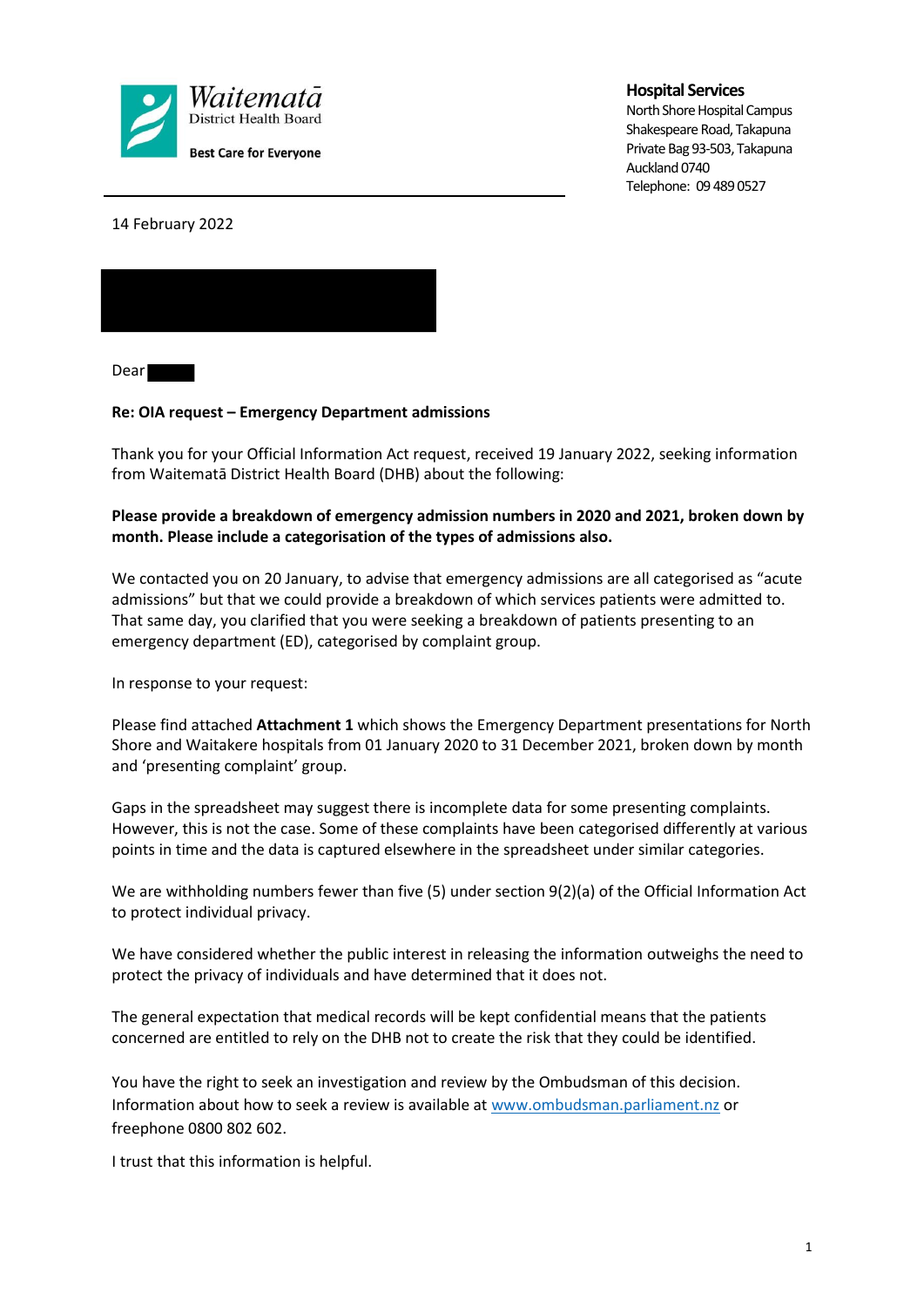Waitematā DHB supports the open disclosure of information to assist community understanding of how we are delivering publicly funded healthcare. This includes the proactive publication of anonymised Official Information Act responses on our website from 10 working days after they have been released.

If you consider there are good reasons why this response should not be made publicly available, we will be happy to consider your views.

Yours sincerely



**Executive Director Hospital Services Waitematā District Health Board**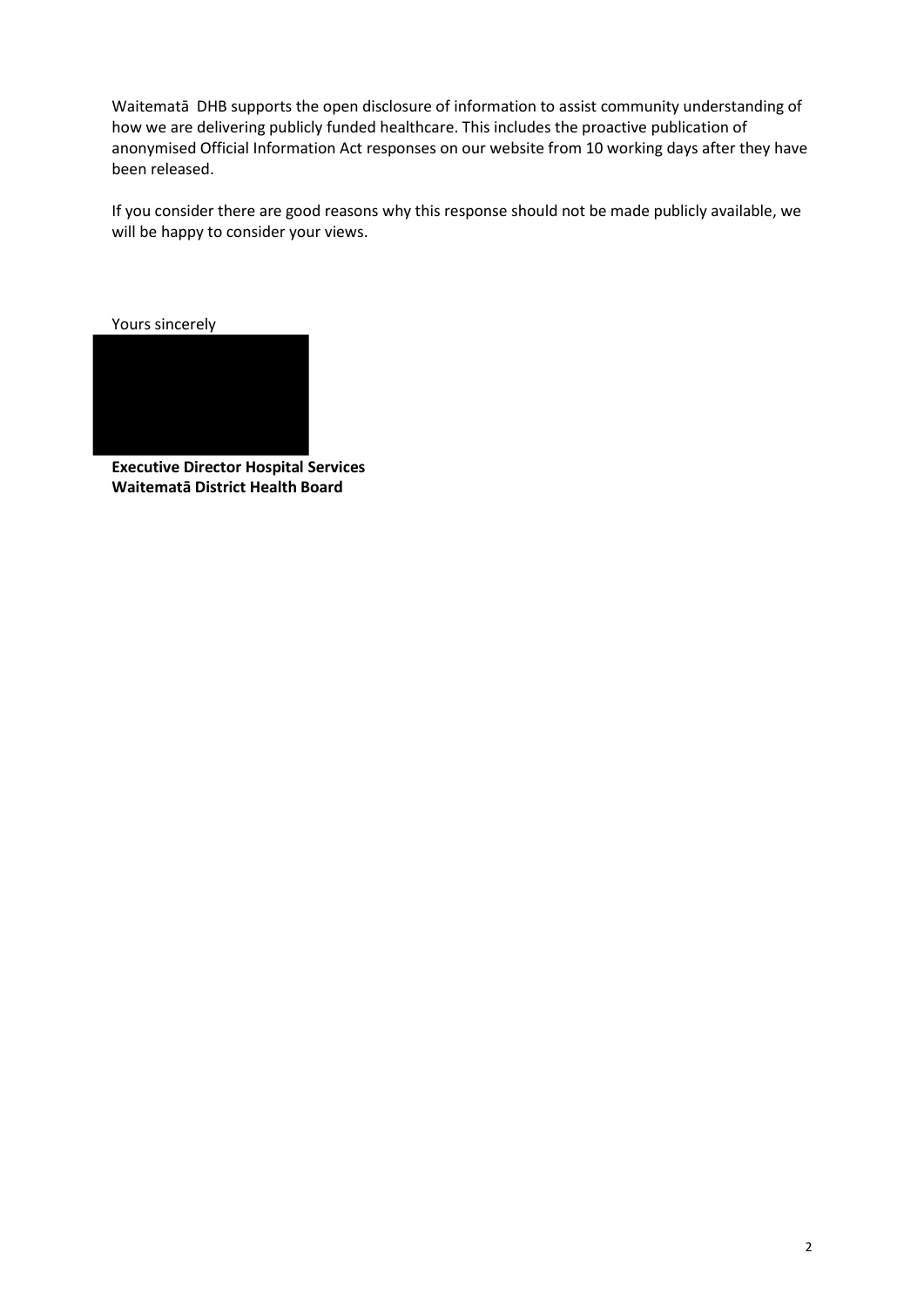|                                 | 2020  |            |            |     |            |            |       |                |            |            |            |            | 2021  |            |            |       |            |            |       |                 |            |       |            |            |
|---------------------------------|-------|------------|------------|-----|------------|------------|-------|----------------|------------|------------|------------|------------|-------|------------|------------|-------|------------|------------|-------|-----------------|------------|-------|------------|------------|
| <b>Presenting complaint</b>     | Jan   | <b>Feb</b> | <b>Mar</b> | Apr | <b>May</b> | <b>Jun</b> | Jul   | Aug            | <b>Sep</b> | <b>Oct</b> | <b>Nov</b> | <b>Dec</b> | Jan   | <b>Feb</b> | <b>Mar</b> | Apr   | <b>May</b> | <b>Jun</b> | Jul   | <b>Aug</b>      | <b>Sep</b> | Oct   | <b>Nov</b> | <b>Dec</b> |
| Abdominal pain                  | 1,183 | 1,197      | 1,009      | 830 | 1,074      | 1,235      | 1,140 | 1,206          | 1,207      | 1,224      | 1,279      | 1,230      | 1,272 | 1,162      | 1,294      | 1,218 | 1,225      | 1,267      | 1,216 | 1,208           | 1,107      | 1,135 | 1,132      | 1,128      |
| Unwell adult                    | 1,139 | 962        | 883        | 755 | 849        | 935        | 1,007 | 924            | 890        | 1,032      | 1,055      | 1,043      | 1,090 | 808        | 977        | 1,018 | 1,029      | 1,051      | 1,024 | 813             | 782        | 849   | 892        | 960        |
| Chest pain possible cardiac     | 640   | 569        | 511        | 493 | 612        | 689        | 723   | 642            | 629        | 689        | 718        | 667        | 658   | 665        | 751        | 650   | 676        | 663        | 625   | 648             | 807        | 791   | 752        | 761        |
| Shortness of breath             | 497   | 333        | 423        | 394 | 406        | 485        | 478   | 536            | 436        | 484        | 464        | 482        | 415   | 369        | 432        | 489   | 555        | 707        | 817   | 658             | 532        | 524   | 550        | 601        |
| Chest pain other                | 212   | 237        | 194        | 195 | 218        | 240        | 208   | 255            | 225        | 235        | 206        | 223        | 252   | 209        | 250        | 266   | 306        | 316        | 319   | 293             | 346        | 357   | 335        | 335        |
| Vomiting                        | 296   | 300        | 247        | 140 | 177        | 210        | 187   | 193            | 166        | 239        | 322        | 448        | 316   | 265        | 267        | 287   | 341        | 327        | 363   | 303             | 205        | 190   | 160        | 228        |
| Headache                        | 169   | 181        | 173        | 134 | 193        | 194        | 238   | 218            | 212        | 212        | 235        | 230        | 231   | 204        | 241        | 231   | 263        | 257        | 254   | 208             | 184        | 191   | 195        | 199        |
| Febrile                         | 235   | 233        | 225        | 117 | 103        | 117        | 138   | 172            | 128        | 201        | 239        | 332        | 197   | 172        | 187        | 223   | 223        | 405        | 343   | 223             | 107        | 130   | 158        | 190        |
| Back pair                       | 210   | 187        | 154        | 147 | 160        | 208        | 212   | 203            | 220        | 211        | 206        | 209        | 201   | 193        | 220        | 228   | 176        | 231        | 218   | 179             | 183        | 193   | 186        | 194        |
| Urinary problems                | 205   | 194        | 184        | 160 | 164        | 182        | 167   | 179            | 186        | 188        | 164        | 191        | 193   | 211        | 212        | 251   | 221        | 211        | 201   | 237             | 182        | 199   | 193        | 216        |
| Fall $<$ <5 m                   | 170   | 188        | 166        | 124 | 162        | 187        | 215   | 180            | 170        | 209        | 204        | 203        | 203   | 194        | 209        | 200   | 227        | 178        | 155   | 197             | 183        | 166   | 182        | 203        |
| Collapse - adult                | 184   | 188        | 167        | 132 | 158        | 177        | 206   | 202            | 192        | 222        | 217        | 172        | 186   | 169        | 190        | 204   | 209        | 204        | 185   | 177             | 169        | 189   | 171        | 200        |
| Cardiac other                   | 169   | 221        | 189        | 128 | 172        | 214        | 211   | 229            | 221        | 201        | 191        | 201        | 172   | 163        | 150        | 139   | 168        | 130        | 130   | 129             | 114        | 140   | 153        | 160        |
| Head injury                     | 150   | 158        | 146        | 75  | 142        | 185        | 183   | 128            | 156        | 181        | 170        | 206        | 161   | 178        | 211        | 202   | 207        | 198        | 198   | 169             | 112        | 167   | 161        | 186        |
| PV bleeding                     | 178   | 162        | 146        | 146 | 163        | 175        | 181   | 164            | 154        | 175        | 207        | 200        | 166   | 180        | 181        | 197   | 187        | 196        | 176   | 190             | 152        | 92    |            |            |
| Dizzy                           | 150   | 165        | 111        | 76  | 123        | 154        | 172   | 132            | 150        | 167        | 161        | 161        | 139   | 152        | 162        | 174   | 156        | 140        | 142   | 143             | 134        | 140   | 142        | 178        |
| Abscesses                       | 175   | 184        | 145        | 135 | 124        | 114        | 141   | 107            | 131        | 121        | 129        | 153        | 149   | 162        | 161        | 144   | 166        | 148        | 125   | 139             | 143        | 155   | 128        | 177        |
| Laceration/Abrasion             | 146   | 163        | 120        | 82  | 93         | 97         | 105   | 107            | 122        | 145        | 154        | 172        | 179   | 155        | 158        | 149   | 148        | 107        | 119   | 92              | 99         | 107   | 106        | 153        |
| Cough                           | 83    | 85         | 204        | 66  | 40         | 81         | 131   | 109            | 52         | 78         | 129        | 179        | 79    | 74         | 54         | 91    | 99         | 352        | 433   | 306             | 64         | 48    | 49         | 93         |
| Breathing difficulties          | 88    | 107        | 127        | 19  | 20         | 78         | 112   | 81             | 43         | 101        | 144        | 123        | 70    | 60         | 87         | 109   | 149        | 389        | 437   | 236             | 37         | 30    | 76         | 122        |
| Ankle Injury                    | 128   | 116        | 95         | 65  | 81         | 127        | 136   | 94             | 97         | 154        | 140        | 140        | 144   | 129        | 127        | 124   | 151        | 116        | 111   | 100             | 86         | 107   | 90         | 140        |
| Alcohol / Substance consumption | 138   | 112        | 101        | 77  | 108        | 120        | 115   | 135            | 119        | 122        | 129        | 123        | 114   | 96         | 137        | 125   | 135        | 100        | 98    | 121             | 103        | 124   | 114        | 105        |
| Finger injury                   | 119   | 121        | 103        | 51  | 93         | 116        | 145   | 100            | 109        | 118        | 117        | 112        | 118   | 116        | 135        | 120   | 127        | 137        | 125   | 104             | 89         | 92    | 108        | 142        |
| Leg pain                        | 121   | 120        | 82         | 73  | 81         | 119        | 105   | 113            | 132        | 101        | 136        | 139        | 138   | 100        | 108        | 134   | 106        | 124        | 105   | 100             | 99         | 106   | 117        | 140        |
| Unwell adult - ? sepsis*        | 163   | 115        | 97         | 62  | 45         | 90         | 102   | 107            | 106        | 109        | 96         | 134        | 106   | 116        | 124        | 108   | 100        | 117        | 92    | 82              | 50         | 51    | 66         | 76         |
| Unwell child                    | 109   | 99         | 95         | 49  | 81         | 101        | 77    | 87             | 99         | 107        | 122        | 128        | 91    | 87         | 96         | 95    | 116        | 143        | 120   | 88              | 52         | 51    | 57         | 82         |
| Cellulitis                      | 114   | 129        | 99         | 64  | 67         | 63         | 87    | 71             | 85         | 108        | 93         | 105        | 111   | 120        | 92         | 98    | 98         | 68         | 86    | 95              | 84         | 83    | 81         | 110        |
| Rashes                          | 148   | 117        | 87         | 50  | 70         | 68         | 71    | 92             | 73         | 97         | 95         | 104        | 127   | 92         | 93         | 96    | 92         | 123        | 92    | 100             | 86         | 56    | 66         | 114        |
| Psychiatric                     | 113   | 122        | 105        | 58  | 74         | 140        | 81    | 90             | 77         | 85         | 83         | 102        | 88    | 105        | 99         | 97    | 82         | 84         | 96    | 84              | 56         | 107   | 78         | 70         |
| Eye problems                    | 126   | 79         | 52         | 55  | 59         | 80         | 66    | 75             | 84         | 106        | 95         | 100        | 100   | 94         | 108        | 94    | 90         | 82         | 97    | 82              | 89         | 93    | 91         | 100        |
| Weakness                        | 64    | 73         | 68         | 50  | 91         | 86         | 87    | 94             | 81         | 88         | 88         | 99         | 83    | 86         | 111        | 81    | 108        | 87         | 82    | 89              | 99         | 84    | 96         | 101        |
| Seizure                         | 76    | 80         | 78         | 66  | 80         | 71         | 89    | 85             | 73         | 77         | 73         | 101        | 92    | 71         | 90         | 104   | 97         | 104        | 102   | 102             | 78         | 75    | 73         | 79         |
| PR bleeding                     | 76    | 71         | 70         | 60  | 78         | 98         | 82    | 86             | 89         | 92         | 83         | 91         | 87    | 66         | 97         | 82    | 93         | 100        | 106   | 85              | 72         | 78    | 79         | 76         |
| Wound problem                   | 136   | 100        | 87         | 61  | 55         | 60         | 91    | 64             | 73         | 86         | 93         | 125        | 102   | 87         | 92         | 86    | 79         | 95         | 49    | 56              | 57         | 76    | 75         | 84         |
| <b>RTC</b>                      | 87    | 99         | 72         | 27  | 68         | 79         | 102   | 46             | 85         | 85         | 97         | 94         | 88    | 95         | 106        | 108   | 114        | 90         | 82    | 50              | 32         | 51    | 67         | 100        |
| Arm injury                      | 67    | 80         | 85         | 52  | 53         | 91         | 64    | 65             | 87         | 103        | 73         | 105        | 86    | 68         | 100        | 85    | 81         | 76         | 80    | 75              | 44         | 89    | 113        | 88         |
| Allergic reaction               | 111   | 117        | 73         | 36  | 59         | 67         | 78    | 48             | 69         | 103        | 80         | 96         | 98    | 98         | 86         | 88    | 96         | 92         | 81    | 69              | 52         | 66    | 71         | 71         |
| Foot injury                     | 121   | 80         | 55         | 47  | 50         | 76         | 85    | 69             | 69         | 90         | 102        | 110        | 108   | 109        | 89         | 86    | 61         | 62         | 59    | 54              | 54         | 55    | 73         | 80         |
| Hand injury                     | 87    | 78         | 59         | 39  | 53         | 69         | 84    | 66             | 54         | 95         | 76         | 88         | 81    | 77         | 88         | 77    | 92         | 77         | 74    | 75              | 51         | 67    | 84         | 93         |
| Wrist injury                    | 74    | 77         | 66         | 34  | 44         | 60         | 83    | 65             | 64         | 81         | 61         | 93         | 79    | 88         | 77         | 60    | 77         | 74         | 73    | 75              | 64         | 77    | 65         | 80         |
| Sore throat                     | 100   | 85         | 127        | 63  | 47         | 65         | 69    | 51             | 38         | 67         | 85         | 88         | 65    | 48         | 54         | 67    | 77         | 102        | 85    | 93              | 46         | 51    | 48         | 68         |
| Knee injury                     | 74    | 73         | 53         | 31  | 47         | 72         | 84    | 71             | 54         | 79         | 82         | 91         | 81    | 82         | 80         | 74    | 90         | 88         | 83    | 61              | 43         | 52    | 61         | 83         |
| Infection                       | 78    | 63         | 78         | 49  | 51         | 49         | 99    | 58             | 52         | 79         | 79         | 95         | 78    | 51         | 98         | 104   | 61         | 57         | 78    | 71              | 43         | 55    | 73         | 46         |
| Foreign body                    | 92    | 77         | 60         | 39  | 54         | 85         | 67    | 63             | 51         | 88         | 77         | 73         | 98    | 82         | 77         | 82    | 67         | 46         | 57    | 51              | 39         | 56    | 80         | 77         |
| Shoulder injury                 | 101   | 87         | 68         | 50  | 60         | 80         | 87    | 76             | 74         | 75         | 68         | 70         | 47    | 74         | 55         | 67    | 72         | 65         | 80    | 46              | 50         | 52    | 56         | 75         |
| Leg injury                      | 75    | 77         | 46         | 26  | 48         | 54         | 66    | 54             | 64         | 85         | 64         | 79         | 94    | 71         | 74         | 73    | 90         | 68         | 64    | 58              | 36         | 48    | 75         | 74         |
| Flank pain                      | $<$ 5 | 8          | 11         | 10  | 15         | 8          | 14    | 11             | 18         | 52         | 91         | 87         | 77    | 77         | 118        | 119   | 129        | 138        | 95    | 81              | 94         | 113   | 87         | 88         |
| Palpitations                    | 5     | $<$ 5      |            |     | $<$ 5      | $<$ 5      | $<$ 5 | 5 <sub>1</sub> | 19         | 54         | 59         | 53         | 67    | 81         | 77         | 105   | 106        | 116        | 100   | 102             | 133        | 149   | 128        | 124        |
| Knee pain                       | 63    | 61         | 51         | 42  | 43         | 47         | 70    | 68             | 66         | 71         | 86         | 61         | 68    | 52         | 66         | 64    | 72         | 66         | 58    | 30 <sup>°</sup> | 52         | 47    | 45         | 69         |
| Dr return                       | 86    | 75         | 68         | 47  | 55         | 44         | 64    | 55             | 46         | 60         | 68         | 97         | 73    | 58         | 46         | 53    | 37         | 38         | 47    | 52              | 46         | 81    | 46         | 65         |
| Post-op complications           | 56    | 62         | 58         | 43  | 43         | 57         | 63    | 36             | 51         | 84         | 56         | 77         | 65    | 48         | 54         | 34    | 71         | 50         | 63    | 55              | 39         | 66    | 49         | 71         |
| Ear problems                    | 60    | 70         | 44         | 30  | 41         | 47         | 36    | 33             | 41         | 46         | 62         | 64         | 64    | 51         | 59         | 63    | 45         | 99         | 97    | 69              | 55         | 43    | 40         | 65         |
| Diarrhoea                       | 72    | 64         | 38         | 26  | 25         | 32         | 28    | 28             | 43         | 29         | 57         | 90         | 69    | 52         | 59         | 60    | 74         | 67         | 75    | 65              | 38         | 44    | 46         | 60         |
| Hip pain                        | 46    | 47         | 49         | 40  | 55         | 59         | 59    | 51             | 43         | 39         | 67         | 61         | 41    | 44         | 63         | 62    | 64         | 55         | 52    | 40              | 57         | 43    | 37         | 37         |
| Confusion                       | 33    | 28         | 37         | 34  | 41         | 47         | 57    | 46             | 35         | 33         | 43         | 50         | 51    | 48         | 42         | 39    | 41         | 41         | 53    | 54              | 53         | 49    | 37         | 41         |
| Neck pain                       | 53    | 36         | 41         | 32  | 33         | 51         | 48    | 34             | 37         | 39         | 39         | 50         | 49    | 42         | 45         | 43    | 44         | 44         | 37    | 38              | 39         | 39    | 35         | 44         |
| Arm pain                        | 43    | 35         | 41         | 40  | 46         | 54         | 38    | 47             | 36         | 53         | 41         | 24         | 28    | 23         | 44         | 43    | 34         | 36         | 33    | 29              | 36         | 48    | 39         | 45         |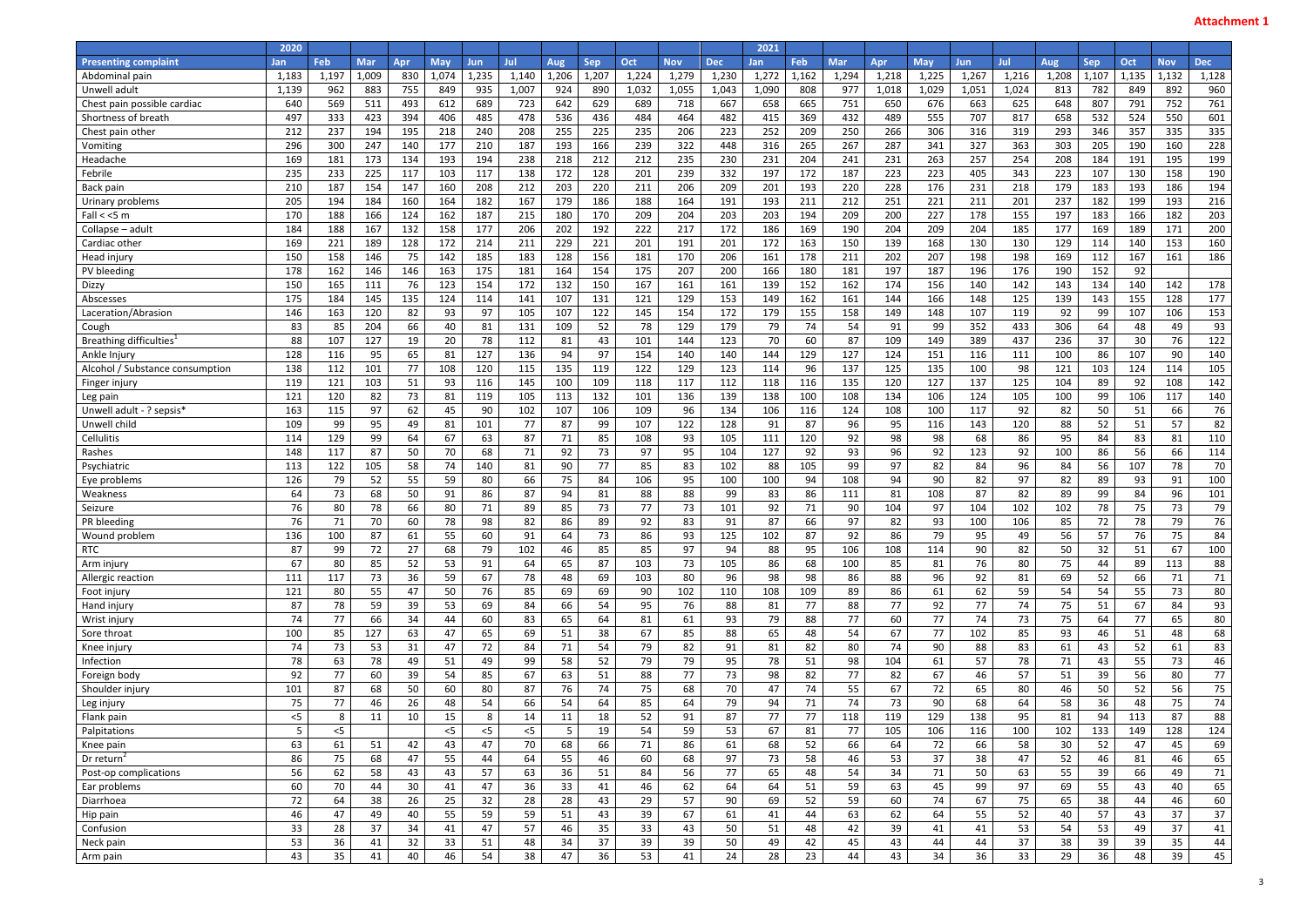|                                              | 2020            |                |                |                 |                |                |                |                |                |                |                 |                | 2021           |                |                 |                |                 |                |                |                 |                |                 |                |                |
|----------------------------------------------|-----------------|----------------|----------------|-----------------|----------------|----------------|----------------|----------------|----------------|----------------|-----------------|----------------|----------------|----------------|-----------------|----------------|-----------------|----------------|----------------|-----------------|----------------|-----------------|----------------|----------------|
| <b>Presenting complaint</b>                  | <b>Jan</b>      | Feb            | <b>Mar</b>     | Apr             | <b>May</b>     | <b>Jun</b>     | Jul            | Aug            | <b>Sep</b>     | Oct            | <b>Nov</b>      | <b>Dec</b>     | <b>Jan</b>     | Feb            | <b>Mar</b>      | <b>Apr</b>     | <b>May</b>      | <b>Jun</b>     | Jul            | Aug             | <b>Sep</b>     | Oct             | <b>Nov</b>     | <b>Dec</b>     |
| Alleged assault                              | 37              | 35             | 43             | 20              | 32             | 44             | 39             | 38             | 22             | 44             | 43              | 48             | 44             | 41             | 33              | 30             | 46              | 32             | 33             | 41              | 27             | 28              | 25             | 45             |
| Fall > <5 m                                  | 31              | 34             | 38             | 34              | 39             | 39             | 43             | 37             | 33             | 27             | 40              | 43             | 54             | 30             | 43              | 31             | 31              | 31             | 26             | 23              | 20             | 26              | 28             | 31             |
| *BCB Acute behavioural disturbance/self harm |                 |                |                |                 |                |                |                | 27             | 63             | 80             | 94              | 103            | 78             | 50             | 83              | 45             | 48              | 66             | 52             | $\overline{7}$  |                |                 |                |                |
| Psychosocial                                 |                 |                |                |                 |                |                |                |                | $<$ 5          | $\overline{7}$ | 12              | 19             | 34             | 33             | 45              | 47             | 68              | 65             | 85             | 88              | 73             | 70              | 77             | 60             |
| Toothache                                    | 41              | 36             | 27             | 41              | 30             | 26             | 41             | 33             | 31             | 37             | 27              | 37             | 27             | 25             | 35              | 42             | 27              | 24             | 38             | 32              | 33             | 34              | 31             | 27             |
| <b>Bites and stings</b>                      | 68              | 52             | 36             | 19              | 23             | 12             | 19             | 21             | 20             | 26             | 33              | 45             | 60             | 55             | 42              | 33             | 32              | 21             | 18             | 16              | 17             | 28              | 28             | 43             |
| Toe injury                                   | 51              | 42             | 26             | 14              | 23             | 28             | 19             | 26             | 16             | 33             | 36              | 47             | 47             | 44             | 47              | 32             | 32              | 23             | 31             | 22              | 27             | 20              | 27             | 41             |
| Nausea                                       | 38              | 30             | 23             | 34              | 19             | 31             | 28             | 23             | 36             | 28             | 33              | 37             | 37             | 34             | 42              | 28             | 47              | 26             | 33             | 16              | 18             | 23              | 27             | 38             |
| Shoulder pain                                | $\overline{7}$  | $<$ 5          | $<$ 5          | $<$ 5           | 5              | 9              | 6              | 8              | 30             | 57             | 47              | 35             | 55             | 40             | 45              | 62             | 44              | 44             | 40             | 40              | 31             | 33              | 29             | 38             |
| Epistaxis                                    | 20              | 16             | 13             | 11              | 21             | 28             | 31             | 45             | 21             | 36             | 42              | 46             | 27             | 24             | 15              | 24             | 43              | 39             | 44             | 38              | 39             | 27              | 37             | 21             |
| Back injury                                  | 29              | 28             | 16             | 14              | 19             | 30             | 34             | 26             | 25             | 29             | 26              | 19             | 41             | 24             | 30              | 20             | 32              | 39             | 39             | 31              | 32             | 34              | 29             | 43             |
| Hip injury                                   | 19              | 18             | 18             | 11              | 12             | 22             | 26             | 12             | 19             | 24             | 22              | 34             | 23             | 14             | 33              | 26             | 38              | 30             | 32             | 38              | 39             | 45              | 52             | 45             |
| Genital problems                             | 29              | 26             | 15             | 24              | 22             | 28             | 22             | 25             | 19             | 27             | 35              | 33             | 27             | 25             | 30              | 26             | 28              | 32             | 19             | 36              | 26             | 30              | 15             | 19             |
| Elbow Injury                                 | 36              | 23             | 14             | 20              | 24             | 27             | 27             | 19             | 10             | 29             | 33              | 33             | 25             | 26             | 30              | 20             | 45              | 25             | 24             | 9               | 21             | 27              | 22             | 36             |
| *BCB Adult minor head injury                 | 22              | 47             | 28             | 14              | 30             | 28             | 23             | 34             | 22             | 27             | 40              | 38             | 44             | 26             | 31              | 26             | 49              | 38             | 37             |                 |                |                 |                |                |
| *BCB Adult diarrhoea +/- vomiting            | 75              | 34             | 44             | 13              | 27             | 21             | 15             | 19             | 22             | 35             | 50              | 70             | 48             | 28             | 27              | 34             | 15              | 14             | 11             |                 |                |                 |                |                |
| Thumb injury                                 | 26              | 34             | 19             | 14              | 15             | 31             | 28             | 19             | 21             | 22             | 35              | 18             | 24             | 24             | 18              | 29             | 42              | 36             | 29             | 22              | 17             | 17              | 15             | 21             |
| *BCB Bleeding/pain in early pregnancy        | 30              | 25             | 22             | 24              | 26             | 22             | 28             | 33             | 30             | 36             | 34              | 39             | 42             | 41             | 35              | 35             | 33              | 18             | 10             | $<$ 5           |                |                 |                |                |
| Ankle pain                                   | 30              | 39             | 20             | 14              | 14             | 18             | 19             | 19             | 25             | 25             | 31              | 17             | 31             | 23             | 20              | 22             | 32              | 19             | 21             | 18              | 22             | 21              | 32             | 28             |
| Burns and scalds                             | 40              | 26             | 20             | 15              | 26             | 12             | 26             | 15             | 16             | 27             | 23              | 28             | 21             | 28             | 24              | 24             | 21              | 20             | 22             | 24              | 17             | 18              | 28             | 24             |
| Facial injury                                | 23              | 18             | $\overline{7}$ | 6               | 11             | 18             | 19             | 16             | 26             | 24             | 20              | 27             | 19             | 19             | 19              | 15             | 36              | 21             | 27             | 23              | 16             | 15              | 20             | 26             |
| Constipation                                 | $<$ 5           | $<$ 5          | $<$ 5          | $<$ 5           | $<$ 5          | 5              | $<$ 5          | $<$ 5          | 13             | 16             | 33              | 30             | 16             | 19             | 31              | 26             | 29              | 25             | 32             | 22              | 33             | 22              | 24             | 29             |
| Plaster Check                                | 18              | 17             | 18             | 13              | 16             | 12             | 17             | 19             | 14             | 20             | 26              | 15             | 23             | 25             | 27              | 24             | 18              | 25             | 16             | 10              | 9              | 10              | 5              | 14             |
| *BCB Traumatic hip pain (?#NOF)              | 35              | 22             | 23             | 33              | 15             | 15             | 28             | 20             | 19             | 29             | 24              | 12             | 24             | 11             | 10              | 14             | 17              | 21             | 17             | $<$ 5           |                |                 |                |                |
| Hand pain                                    | 21              | 18             | 9              | 5               | 8              | 21             | 18             | 14             | 16             | 16             | 10              | 12             | 23             | 21             | 24              | 22             | 11              | 22             | 16             | 12              | 13             | 11              | 16             | 25             |
| Feeding problems                             | 9               | 10             | $<$ 5          | 9               | 10             | 9              | 24             | 8              | 10             | 13             | 25              | 29             | 18             | 19             | 21              | 20             | 29              | 32             | 31             | 12              | 11             | $\overline{7}$  | 9              | 9              |
| *BCB Lower back pain                         | 18              | 26             | 16             | 20              | 21             | 21             | 22             | 14             | 22             | 27             | 28              | 11             | 20             | 27             | 11              | 23             | 17              | 10             | 17             | $<$ 5           |                |                 |                |                |
| Toe pain                                     | 22              | 25             | 11             | 10              | 11             | 17             | 10             | 20             | 16             | 18             | 12              | 15             | 19             | 17             | 13              | 13             | 16              | 10             | 12             | 23              | 8              | 9               | 9              | 20             |
| Testicular pain                              | 23              | 8              | 11             | 10              | 13             | 12             | 12             | 22             | 15             | 11             | 9               | $12\,$         | 11             | 17             | 11              | 19             | 14              | 18             | 14             | 15              | 15             | 20              | 12             | 13             |
| Chest injury                                 | $\overline{7}$  | 17             | -8             | 12              | 6              | 13             | 19             | 9              | 8              | 12             | 18              | 14             | 12             | 23             | 21              | 16             | 12              | 11             | 18             | 16              | 11             | 19              | 15             | 13             |
| Haematemesis                                 | 12              | 11             | 10             | $\overline{7}$  | 10             | 16             | 11             | 16             | 13             | 18             | 17              | 19             | $\overline{7}$ | 13             | 13              | 16             | 14              | 13             | 16             | 22              | 11             | 19              | 10             | 13             |
| PV bleeding (pregnant)                       |                 |                |                |                 |                |                |                |                |                |                |                 |                |                |                |                 |                |                 |                |                |                 |                | 71              | 113            | 127            |
| Finger pain                                  | 14              | 8              | 12             | $\overline{7}$  | $\overline{7}$ | 10             | 17             | 15             | 19             | 13             | 21              | 20             | 19             | 5              | 8               | 10             | 12              | 20             | 13             | 10              | 10             | 11              | 10             | 9 <sub>o</sub> |
| Haemoptysis                                  | 13              | 16             | 13             | 9               | 10             | 15             | 11             | 18             | 11             | 12             | 18              | 13             | $\overline{7}$ | 16             | 9               | 14             | 13              | 5              | 18             | 16              | 8              | 12              | 11             | 10             |
| *BCB Adult asthma                            | 23              | 20             | 21             | 6               | 17             | 21             | 26             | 17             | 16             | 10             | 10              | 20             | 12             | 6              | $<$ 5           | 9              | 5               | 6              | 6              | $<$ 5           |                |                 |                |                |
| Foot pain                                    | 12              | 11             | 8              | $<$ 5           | $<$ 5          | 12             | $\overline{7}$ | 15             | 8              | 21             | 19              | 14             | 16             | 14             | 14              | 16             | 11              | 13             | 8              | $<$ 5           | 10             | 6               | $5\phantom{.}$ | 6              |
| Unwell baby                                  | 8               | 17             | 8              |                 | $<$ 5          | 9              | 11             | $\overline{7}$ | 9              | 11             | 11              | 16             | 6              | 10             | 11              | 13             | 16              | 27             | 35             | 18              | $< 5$          | $<$ 5           | $<$ 5          | 5 <sup>1</sup> |
| Prescription request                         |                 | $<$ 5          | $<$ 5          |                 |                | $<$ 5          |                |                | 5              | $\overline{7}$ | 11              | 22             | 17             | 17             | 12              | 18             | 20              | 14             | 10             | 16              | 11             | 16              | 13             | 27             |
| ? DVT                                        | $5\overline{)}$ | 10             | 6              |                 |                | 11             | $\overline{7}$ | $<$ 5          | 5<             | 9              | 9               | 10             | 8              | $\overline{7}$ | 6               | 10             | $\overline{7}$  | $<$ 5          | $5\phantom{.}$ | 19              | 19             | 30 <sup>°</sup> | 25             | 31             |
| *BCB Adult urinary retention                 | 14              | 22             | 18             | $7\overline{ }$ | 10             | 11             | 14             | 8              | 14             | 14             | 17              | 8              | 10             | 18             | 9               | 17             | 16              | $5\phantom{.}$ | 9              |                 |                |                 |                |                |
| Wrist pain                                   | 12              | 12             | 11             | 9               | $<$ 5          | $\overline{7}$ | 10             | 12             | 9              | $\overline{7}$ | 11              | 11             | 12             | 5              | $5\phantom{.}$  | 11             | 9               | 8              | $\overline{7}$ | 9               | 11             | 13              | 11             | 15             |
| *BCB Paed croup                              | 9               | 12             | 8              | $<$ 5           |                | 11             | 10             | $<$ 5          | $\overline{7}$ | 17             | 47              | 53             | 11             | 9              | $\overline{7}$  | 5              | $<$ 5           | 6              | 10             |                 |                |                 |                |                |
| R40 - Unwell adult                           | $<$ 5           | $<$ 5          | 11             | 10              | 10             | 9              | 5              | 8              | 14             | $<$ 5          | 6               | 15             | $\overline{7}$ | $<$ 5          | $<$ 5           | 15             | 19              | 13             | 24             | 28              | 11             | $<$ 5           | $<$ 5          | $<$ 5          |
| Elbow pain                                   | 10              | 16             | 15             | 6               | $<$ 5          | 11             | $< 5$          | 9              | 6              | 16             | 18              | 6              | $\overline{7}$ | 12             | 6               | 13             | 9               | $<$ 5          | 16             | $\overline{7}$  | 9              | $<$ 5           | $\overline{7}$ | 11             |
| Neck injury                                  | 9               | 8              | $\overline{7}$ | $<$ 5           | $\overline{7}$ | 10             | 13             | 14             | 5              | $\overline{7}$ | 6               | 10             | $<$ 5          | 15             | 10              | $\overline{7}$ | 13              | 22             | $\overline{7}$ | 6               | 6              | 9               | 13             | 9 <sup>1</sup> |
| *BCB Adult suspected UTI                     | 22              | 13             | 15             | $<$ 5           | 15             | 13             | 15             | 11             | 12             | 15             | 6               | $\overline{7}$ | $\overline{7}$ | 9              | 9               | 10             | 18              | $<$ 5          | $<$ 5          | $<$ 5           |                |                 |                |                |
| R40 unwell adult                             | $< 5$           | 5<             | 5              | $<$ 5           | $<$ 5          | 24             | 15             | 8              | 5              | 28             | $\overline{7}$  | 10             | 10             | $5\phantom{.}$ | $5\overline{)}$ | 6              | $5\overline{)}$ | 6              | 19             | 12              | $\overline{7}$ | $<$ 5           | $<$ 5          | 5 <sup>1</sup> |
| Dressing                                     | 12              | 9              | $\overline{7}$ | $<$ 5           | $<$ 5          | $<$ 5          | $<$ 5          | $7^{\circ}$    | 5              | $<$ 5          | 10 <sup>°</sup> | 12             | $\overline{7}$ | 10             | 17              | 10             | 10              | 8              | 8              | 9               | 9              | 10              | 8              | 7 <sup>1</sup> |
| *BCB Adult Hyperemesis                       | 27              | 12             | 13             | 15              | $5\phantom{.}$ | 10             | 18             | 12             | $\overline{7}$ | 6              | 8               | 11             | $11\,$         | 6              | 6               | $\overline{7}$ | 5               | $<$ 5          | $<$ 5          |                 |                |                 |                |                |
| *BCB Distal Forearm Fracture                 | 16              | 8              | 10             | $7\overline{ }$ | 8              | 10             | $\overline{7}$ | 5              | 8              | 11             | $\overline{7}$  | 11             | 17             | 9              | 10              | 9              | 10              | 5              | 13             |                 |                |                 |                |                |
| *BCB DVT (lower limb)                        | $<$ 5           | 6              | $\overline{7}$ | $\overline{7}$  | 9              | 8              | 14             | 15             | 8              | 15             | 12              | 11             | 12             | $\overline{7}$ | 12              | 11             | 9               | $\overline{7}$ | $5\phantom{.}$ | $<$ 5           |                |                 |                |                |
| Wheezy                                       | $\overline{7}$  | $\overline{7}$ | $<$ 5          | $<$ 5           | $\overline{2}$ | $12\,$         | 8              | $<$ 5          | 5<             | 5              | 5<              | 5              | < 5            | 12             | 9               | 8              | 23              | 25             | 16             | 9               | $<$ 5          | $<$ 5           | $<$ 5          | 18             |
| Social Problems                              | $\overline{7}$  | $<$ 5          | 9              | $<$ 5           | 5              | 6              | $<$ 5          | 9              | $<$ 5          | 10             | 6               | 13             | 8              | 8              | $\overline{7}$  | 13             | 6               | 5              | $\overline{7}$ | 11              | < 5            | $\overline{7}$  | $\overline{7}$ | 11             |
| Dislocation                                  | $<$ 5           | 10             | 6              | $<$ 5           | 9              | 11             | $<$ 5          | 6              | 11             | 14             | 11              | $\overline{7}$ | 9              | 5              | 6               | 12             | 6               | $<$ 5          | 5              | $5\overline{)}$ | 5              | $\overline{7}$  | 9              | 7 <sup>1</sup> |
| PV bleeding (not pregnant)                   |                 |                |                |                 |                |                |                |                |                |                |                 |                |                |                |                 |                |                 |                |                |                 |                | 36              | 64             | 63             |
| GI bleeding                                  | 6               | 9              | $<$ 5          | $<$ 5           | 8              | 7              | 5              | 10             | 9              | 8              | $\overline{7}$  | $< 5$          | 9              | $\overline{7}$ | $<$ 5           | $\overline{7}$ | $<$ 5           | $< 5$          | 8              | $10\,$          | 5              | $<$ 5           | 16             | 7 <sup>1</sup> |
| *BCB Self harm/Agitation/Toxicology          |                 | 15             | 21             | 12              | 31             | 20             | 39             | 10             |                |                |                 |                |                |                |                 |                |                 |                |                |                 |                |                 |                |                |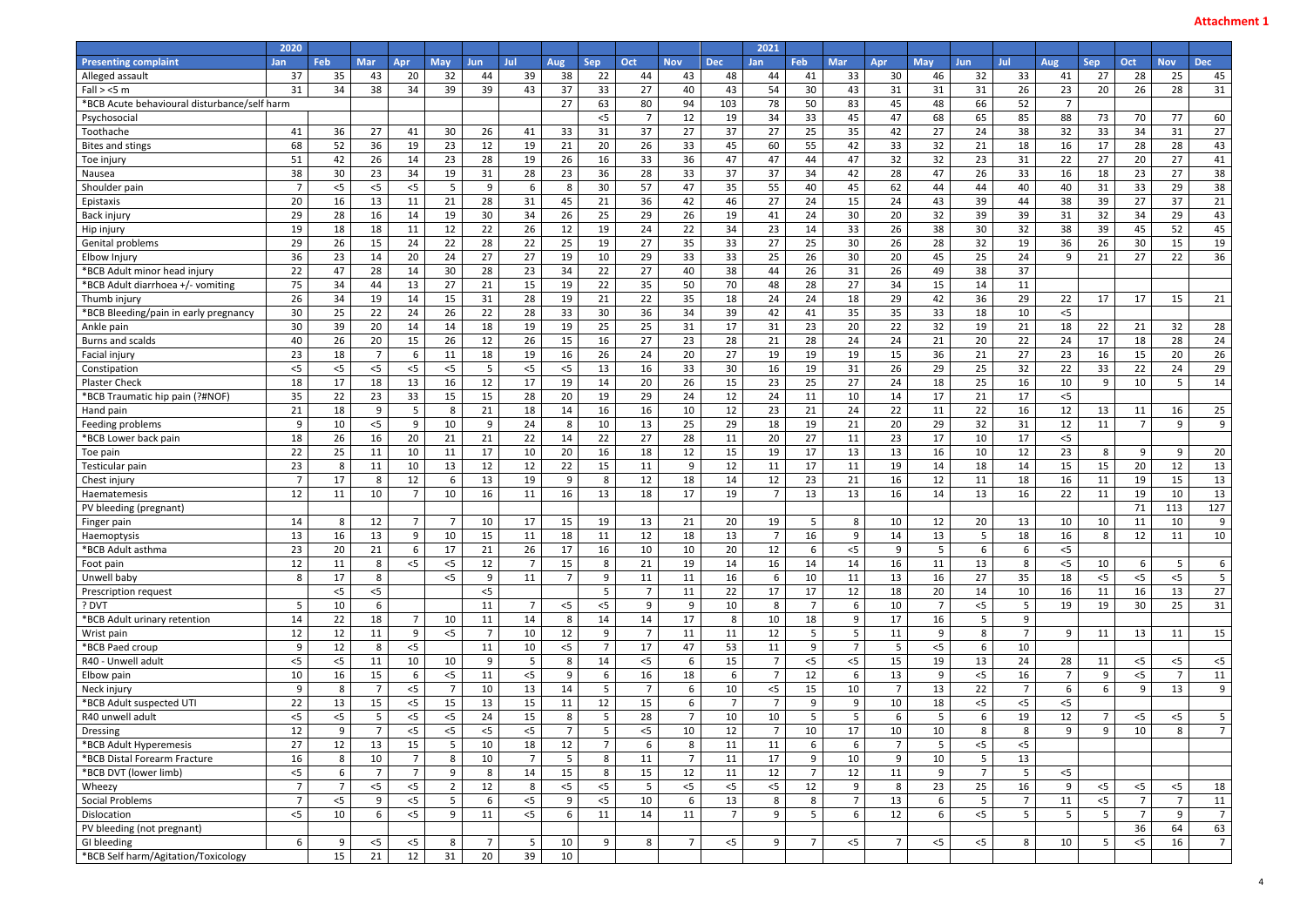|                                  | 2020            |                 |                |                |                |            |                |                |                |                |            |                | 2021           |                |                 |                 |                 |                 |                |                 |                |                |            |                |
|----------------------------------|-----------------|-----------------|----------------|----------------|----------------|------------|----------------|----------------|----------------|----------------|------------|----------------|----------------|----------------|-----------------|-----------------|-----------------|-----------------|----------------|-----------------|----------------|----------------|------------|----------------|
| <b>Presenting complaint</b>      | <b>Jan</b>      | Feb             | <b>Mar</b>     | Apr            | <b>May</b>     | <b>Jun</b> | Jul            | <b>Aug</b>     | <b>Sep</b>     | Oct            | <b>Nov</b> | <b>Dec</b>     | Jan            | Feb            | <b>Mar</b>      | <b>Apr</b>      | <b>May</b>      | <b>Jun</b>      | Jul            | Aug             | <b>Sep</b>     | Oct            | <b>Nov</b> | <b>Dec</b>     |
| Altered LOC                      | $<$ 5           | 7               | $<$ 5          | $<$ 5          | $<$ 5          | $<$ 5      | 5              | $<$ 5          | 5              | $<$ 5          | 9          | $<$ 5          | 6              | -6             | 5               | $<$ 5           | 9               | 8               | $<$ 5          | 9               | 11             | 7              | 9          | 11             |
| Hyperglycaemia                   |                 | $<$ 5           |                | $<$ 5          | $<$ 5          | $<$ 5      |                |                | $<$ 5          | $\overline{7}$ | $<$ 5      | 10             | 5              | 11             | $<$ 5           | 6               | 8               | 10              | 19             | 17              | $\overline{7}$ | 9              | 5          | $\overline{7}$ |
| R40, Unwell adult                | $<$ 5           | $<$ 5           | $<$ 5          | 8              | $<$ 5          |            | 10             | $<$ 5          | 14             | 9              | $<$ 5      | 8              | 9              | $< 5$          | $5\overline{)}$ | 10              | 11              | 6               | $5\phantom{.}$ | $<$ 5           | $<$ 5          | $<$ 5          | $<$ 5      | $<$ 5          |
| Nasal problems                   | $5\phantom{.}$  | $5\phantom{.0}$ |                | 9              | $<$ 5          | 7          | 5              | 6              | $<$ 5          | $<$ 5          | 10         | $<$ 5          | 9              | $<$ 5          | $5\phantom{.}$  | $<$ 5           | $<$ 5           | 5               | 6              | 8               | $<$ 5          | 5 <sub>1</sub> | 5          | 8 <sup>1</sup> |
| Pelvic pain                      |                 | 6               | $<$ 5          |                | $<$ 5          | 5          | $<$ 5          | $<$ 5          | $\overline{7}$ | $\overline{7}$ | 8          | $\overline{9}$ | $\overline{7}$ | $<$ 5          | $<$ 5           | 10              | $<$ 5           | 6               | 6              | $5\overline{)}$ | 5              | $<$ 5          | 5          | 5 <sup>1</sup> |
| *BCB Paed wheeze >1yr            | 6               | 13              | $\overline{7}$ | $<$ 5          |                | 14         | 10             | 12             | 8              | 16             | $<$ 5      | $<$ 5          | $<$ 5          | $< 5$          | $<$ 5           |                 | $6\overline{6}$ | $<$ 5           | $<$ 5          |                 |                |                |            |                |
| Hypoglycaemia                    | $<$ 5           | 6               | $\overline{7}$ | $<$ 5          | $<$ 5          | 5          | $<$ 5          | $<$ 5          | $<$ 5          | 5              | $<$ 5      | 5              | 8              | 5              | $<$ 5           | $<$ 5           | $<$ 5           | $<$ 5           | 6              | $\overline{7}$  | 8              | $<$ 5          | $<$ 5      | 6 <sup>1</sup> |
| *BCB Paed rehydration            | 11              | 9               | $<$ 5          | $<$ 5          | $< 5$          | $<$ 5      | $\overline{7}$ | 5              | $<$ 5          | 14             | 8          | 20             | $<$ 5          | 6              | $<$ 5           | 8               | $<$ 5           | $<$ 5           | $<$ 5          |                 |                |                |            |                |
| Abdominal injury                 | 6               | $<$ 5           | $<$ 5          | $<$ 5          | $<$ 5          | $<$ 5      | 5              | 6              | 10             | $<$ 5          | $<$ 5      | $<$ 5          | $<$ 5          | $\overline{7}$ | 6               | $<$ 5           | $\overline{7}$  | $5\overline{5}$ | $<$ 5          | $<$ 5           | $\overline{7}$ | $<$ 5          | 6          | $<$ 5          |
| Crying baby                      | $\overline{7}$  | 9               | $<$ 5          |                | $<$ 5          | $<$ 5      | $<$ 5          | $<$ 5          | 5              | $<$ 5          | 9          | $<$ 5          | 5              | $<$ 5          | $<$ 5           | $<$ 5           | $<$ 5           | 5               | $<$ 5          | $\overline{7}$  | 5              | $<$ 5          | $<$ 5      | 9              |
| Crying child                     | $< 5$           | $<$ 5           | < 5            |                | $< 5$          | $<$ 5      | $<$ 5          | $<$ 5          | $<$ 5          | 6              | $<$ 5      | 5              | 8              | $\overline{7}$ | $\overline{7}$  | 10              | $<$ 5           | $\overline{7}$  | $\overline{7}$ | $\overline{7}$  | $<$ 5          | $<$ 5          | $<$ 5      | $<$ 5          |
| Miscarriage                      | $\overline{7}$  | $<$ 5           | $<$ 5          | $<$ 5          | $< 5$          | $<$ 5      | 5              | $<$ 5          | 6              | $<$ 5          | $<$ 5      | $<$ 5          | 5              | $<$ 5          | $< 5$           | $<$ 5           | $<$ 5           | $<$ 5           | $<$ 5          | 6               | < 5            | 5              | $< 5$      | 7 <sup>1</sup> |
| <b>Facial swelling</b>           | $<$ 5           |                 | $<$ 5          | $<$ 5          | $<$ 5          | $<$ 5      | $<$ 5          | $<$ 5          | $<$ 5          | $<$ 5          | $<$ 5      | 6              | $<$ 5          | 8              | $<$ 5           | $5\overline{)}$ | 6               | $5\overline{)}$ | $<$ 5          | 5<              | $<$ 5          | $<$ 5          | $<$ 5      | 5 <sup>1</sup> |
| Epigastric pain                  | $< 5$           | $<$ 5           | $<$ 5          | $\overline{7}$ | $< 5$          | $<$ 5      | $<$ 5          | $\overline{7}$ | $<$ 5          | $<$ 5          | $<$ 5      | $< 5$          | 5              |                | $<$ 5           | $<$ 5           | $<$ 5           | 5               | $<$ 5          |                 | $<$ 5          | $<$ 5          |            | $<$ 5          |
| Dental trauma                    | $<$ 5           | 8               | $<$ 5          | $<$ 5          | 5              | -5         | $<$ 5          |                | $<$ 5          | $\overline{7}$ | $<$ 5      | $<$ 5          | 5              | $<$ 5          | $<$ 5           | $<$ 5           | $<$ 5           | $<$ 5           |                | $<$ 5           | $<$ 5          | $<$ 5          | $<$ 5      | $<$ 5          |
| *BCB Paed bronchiolitis          | $< 5$           | 5               | -6             | $<$ 5          |                | $<$ 5      | $<$ 5          | $<$ 5          | $<$ 5          | 6              | 10         | 6              | $<$ 5          | -8             | $<$ 5           |                 | $<$ 5           |                 | $<$ 5          |                 |                |                |            |                |
| *BCB Minor head & c-spine trauma | $5\overline{)}$ | $<$ 5           | $<$ 5          | $<$ 5          | $< 5$          | 6          | $<$ 5          | 9              | 6              | $<$ 5          | .5         | 5              | $<$ 5          | $< 5$          | $<$ 5           |                 | $<$ 5           | $< 5$           | $<$ 5          |                 |                |                |            |                |
| MH                               | $5\overline{)}$ |                 | $<$ 5          | $<$ 5          | $<$ 5          | 11         | 6              | $<$ 5          | $<$ 5          | $\overline{7}$ | 5          | $<$ 5          |                | $<$ 5          | $<$ 5           |                 |                 | $<$ 5           |                | $<$ 5           |                |                |            | $<$ 5          |
| Rib pain                         |                 | $<$ 5           | 5              | $<$ 5          | $<$ 5          |            | 5              |                | $<$ 5          | $<$ 5          | $<$ 5      | < 5            | $<$ 5          | $< 5$          |                 | $\overline{7}$  |                 | 6               | 9              |                 | $<$ 5          | $< 5$          | $<$ 5      | $\overline{5}$ |
| *BCB C-spine trauma              | $<$ 5           | -5              | $<$ 5          |                | $<$ 5          | $<$ 5      | $<$ 5          | $<$ 5          | $<$ 5          | $<$ 5          | $<$ 5      | $< 5$          | $<$ 5          | $<$ 5          |                 | $<$ 5           | $<$ 5           | $<$ 5           | $<$ 5          |                 |                |                |            |                |
| Electrocution                    | $< 5$           |                 | $<$ 5          | $<$ 5          | $\overline{7}$ | $<$ 5      | $< 5$          | $<$ 5          | $<$ 5          | $<$ 5          | $<$ 5      | < 5            |                | $<$ 5          | $<$ 5           | $<$ 5           | $<$ 5           | $< 5$           | $< 5$          |                 | $< 5$          | $<$ 5          | $<$ 5      | 8 <sup>1</sup> |
| Chest pain                       | $<$ 5           | $<$ 5           | $<$ 5          |                | $<$ 5          | $<$ 5      | $<$ 5          | $<$ 5          | $<$ 5          | $<$ 5          | $<$ 5      | $<$ 5          | $<$ 5          |                | $<$ 5           | $<$ 5           | $<$ 5           |                 | $<$ 5          | $<$ 5           | $<$ 5          | 9              | $<$ 5      | $<$ 5          |
| Thumb pain                       | $5\phantom{.0}$ | 5<              | $<$ 5          | $<$ 5          | $< 5$          | $<$ 5      | $<$ 5          | $<$ 5          | $<$ 5          | $<$ 5          | $<$ 5      | < 5            | $<$ 5          | $< 5$          | $< 5$           | $<$ 5           | 5               | $<$ 5           | $<$ 5          | $<$ 5           | $<$ 5          | $<$ 5          | $<$ 5      | < 5            |
| Collapse - Child                 | $<$ 5           | $<$ 5           |                |                | $<$ 5          | $<$ 5      | $<$ 5          | $<$ 5          | 5<             | $<$ 5          | $<$ 5      | $<$ 5          | $<$ 5          | $<$ 5          | $<$ 5           | $<$ 5           | $<$ 5           | 10              | $<$ 5          | $<$ 5           |                |                |            | $<$ 5          |
| Unwell Child - ? Sepsis          | $< 5$           | $<$ 5           | $<$ 5          |                | $< 5$          | $<$ 5      | $<$ 5          |                |                | $<$ 5          | $<$ 5      | < 5            | $<$ 5          | 5              |                 | $5\phantom{.0}$ | $<$ 5           | $< 5$           | $<$ 5          | $<$ 5           |                | $<$ 5          |            | $<$ 5          |
| R40/Unwell adult                 | $<$ 5           | $<$ 5           | $<$ 5          | $<$ 5          | 5              | $<$ 5      | $<$ 5          | $<$ 5          | $<$ 5          | $<$ 5          |            | $<$ 5          | 8              | $<$ 5          | 5 <sup>5</sup>  | $<$ 5           |                 |                 | $<$ 5          | $<$ 5           | $<$ 5          |                |            |                |
| Haematuria                       | $<$ 5           | $\overline{5}$  | $<$ 5          | $<$ 5          | $<$ 5          | $<$ 5      | $<$ 5          | $<$ 5          |                | $<$ 5          | $<$ 5      | $<$ 5          | $<$ 5          | $<$ 5          | $5\phantom{.}$  | $<$ 5           | $<$ 5           | 6               | $<$ 5          | $<$ 5           | $<$ 5          |                |            | $<$ 5          |
| <b>Blisters</b>                  | $<$ 5           | $<$ 5           | $<$ 5          |                | $<$ 5          | $<$ 5      | $<$ 5          |                |                | $<$ 5          | $<$ 5      | $< 5$          | $<$ 5          |                | $<$ 5           | $<$ 5           | $5\phantom{.}$  | $<$ 5           |                | $<$ 5           |                | $<$ 5          | $<$ 5      | 5 <sup>1</sup> |
| Groin pain                       |                 | $<$ 5           | $<$ 5          | $<$ 5          | $<$ 5          | $<$ 5      | $<$ 5          | 5              | $<$ 5          | $<$ 5          | $<$ 5      | $<$ 5          | $<$ 5          |                | $<$ 5           | $<$ 5           |                 | $<$ 5           | $<$ 5          |                 |                | $<$ 5          | $<$ 5      | $<$ 5          |
| Leg swelling                     | $<$ 5           | $<$ 5           | $<$ 5          | $<$ 5          | $<$ 5          |            |                | $<$ 5          | $<$ 5          | $<$ 5          | $<$ 5      | < 5            | $<$ 5          |                | $<$ 5           |                 | $<$ 5           | $<$ 5           | $<$ 5          | $<$ 5           |                | $<$ 5          | $<$ 5      | $<$ 5          |
| Hypertension                     | $<$ 5           | $<$ 5           |                | $<$ 5          |                | $<$ 5      |                |                |                |                | $<$ 5      | $<$ 5          |                | $<$ 5          | $<$ 5           | $<$ 5           | $<$ 5           | 6               | $<$ 5          | $5\phantom{.}$  | $<$ 5          | $<$ 5          | $<$ 5      |                |
| Apnoea                           |                 | $<$ 5           |                |                |                | $<$ 5      | $<$ 5          | $<$ 5          |                | $<$ 5          | $<$ 5      | $<$ 5          | $<$ 5          | $<$ 5          | $<$ 5           | $<$ 5           |                 | $<$ 5           | $<$ 5          | 6               | $< 5$          |                | $<$ 5      | $<$ 5          |
| MH concerns                      | 8               | 6               | $<$ 5          | $<$ 5          | $< 5$          | $<$ 5      | $<$ 5          |                |                | $<$ 5          | $<$ 5      |                | $<$ 5          |                | $<$ 5           |                 |                 | $<$ 5           |                |                 | $<$ 5          |                | $<$ 5      |                |
| Cardiac arrest                   | $<$ 5           | $<$ 5           |                | $<$ 5          | $<$ 5          | $<$ 5      | $<$ 5          | $<$ 5          | $<$ 5          | $<$ 5          | $<$ 5      | $<$ 5          |                | $<$ 5          | $<$ 5           | $<$ 5           | $<$ 5           | $<$ 5           | $<$ 5          | $<$ 5           | $<$ 5          | $<$ 5          | $<$ 5      | $<$ 5          |
| PR pain                          | $<$ 5           | $<$ 5           | $<$ 5          | $<$ 5          | $<$ 5          | $<$ 5      | $<$ 5          | $<$ 5          | $<$ 5          | $<$ 5          | $<$ 5      | $<$ 5          |                | $<$ 5          | $<$ 5           | $<$ 5           | $<$ 5           | $<$ 5           | $<$ 5          |                 | $<$ 5          | $<$ 5          |            |                |
| R40, unwell                      | $<$ 5           | $<$ 5           |                | $<$ 5          | 14             | $<$ 5      | $<$ 5          |                |                |                |            |                |                | $<$ 5          |                 |                 |                 | $<$ 5           | $<$ 5          | $<$ 5           |                |                | $<$ 5      | $<$ 5          |
| MH assessment                    | 8               | 8               | $\overline{7}$ | $<$ 5          | $<$ 5          | $<$ 5      | $<$ 5          |                | $<$ 5          |                |            | $< 5$          | $<$ 5          | $<$ 5          |                 |                 |                 |                 |                |                 |                |                |            |                |
| Screening <sup>3</sup>           |                 |                 |                | 34             | $<$ 5          |            |                |                |                |                |            |                |                |                |                 |                 |                 |                 |                |                 |                |                |            |                |
| Mental health                    | $<$ 5           | $5\phantom{.0}$ | $<$ 5          | $<$ 5          | $<$ 5          | $<$ 5      |                | $<$ 5          | $\overline{7}$ | $<$ 5          |            | $< 5$          | 5              | $<$ 5          |                 |                 | $<$ 5           |                 |                | $<$ 5           |                | $<$ 5          |            |                |
| *BCB Adult THJR dis              | $<$ 5           | $<$ 5           | $<$ 5          | $<$ 5          | $<$ 5          | $<$ 5      | $<$ 5          | $<$ 5          | $<$ 5          |                | $<$ 5      | $<$ 5          |                |                | $<$ 5           | $<$ 5           |                 | $<$ 5           | $<$ 5          |                 |                |                |            |                |
| <b>Rectal Pain</b>               | $<$ 5           | $<$ 5           | $<$ 5          |                | $<$ 5          | $<$ 5      | $<$ 5          |                | $<$ 5          |                | $<$ 5      |                | $<$ 5          |                | $<$ 5           | $<$ 5           |                 | $<$ 5           | $<$ 5          |                 | $<$ 5          | $<$ 5          | $<$ 5      |                |
| Unwell Adult, R40                |                 | $<$ 5           | $<$ 5          | $<$ 5          |                | $<$ 5      | $<$ 5          |                |                | $<$ 5          |            | $< 5$          |                |                |                 | $<$ 5           | $<$ 5           |                 |                | $6\overline{6}$ | $<$ 5          |                | $<$ 5      | $<$ 5          |
| Limping child                    |                 |                 | $<$ 5          |                | $<$ 5          |            | $<$ 5          | $<$ 5          | $<$ 5          | $<$ 5          | $<$ 5      | $< 5$          |                |                | $<$ 5           | $<$ 5           | $<$ 5           | $<$ 5           | $<$ 5          | $<$ 5           | $<$ 5          | $<$ 5          | $<$ 5      | $<$ 5          |
| Jaw pain                         |                 | $<$ 5           |                |                |                | $<$ 5      | $< 5$          |                | $<$ 5          | $<$ 5          |            | $<$ 5          |                | 5              | $<$ 5           | $<$ 5           | $<$ 5           | $<$ 5           | $<$ 5          | $<$ 5           | $<$ 5          |                |            | $<$ 5          |
| <b>Bruising</b>                  |                 | $<$ 5           | $<$ 5          | $<$ 5          | $<$ 5          |            | $<$ 5          |                | $<$ 5          | $<$ 5          | $<$ 5      | $<$ 5          | $<$ 5          |                | $<$ 5           | $<$ 5           | $<$ 5           | $<$ 5           | $<$ 5          | $<$ 5           |                | $<$ 5          | $<$ 5      | $<$ 5          |
| Jaundice                         | $<$ 5           |                 | < 5            |                | $<$ 5          |            |                |                | $<$ 5          |                | $<$ 5      | $<$ 5          |                | $<$ 5          | $<$ 5           | $<$ 5           | $<$ 5           |                 | $<$ 5          |                 | $<$ 5          | $<$ 5          | $<$ 5      | < 5            |
| Low HB                           |                 | $<$ 5           | $<$ 5          |                | $<$ 5          |            | $<$ 5          | $<$ 5          |                | $<$ 5          | $<$ 5      | $<$ 5          | $<$ 5          | $<$ 5          |                 | $<$ 5           | $<$ 5           | $<$ 5           | $<$ 5          |                 | $<$ 5          | $<$ 5          | $<$ 5      |                |
| <b>Breast Pain</b>               | $<$ 5           |                 | $<$ 5          | $<$ 5          |                | $<$ 5      |                | $<$ 5          | $<$ 5          | $<$ 5          | $<$ 5      | < 5            | $<$ 5          | $<$ 5          |                 | $<$ 5           | $<$ 5           | $<$ 5           |                |                 |                | $<$ 5          | $<$ 5      |                |
| abnormal bloods                  |                 | $<$ 5           | $<$ 5          |                | $<$ 5          |            |                |                |                |                | $<$ 5      | $<$ 5          | $<$ 5          | $<$ 5          | $<$ 5           | $<$ 5           | $<$ 5           | $<$ 5           | $<$ 5          | $<$ 5           | $<$ 5          | $<$ 5          | $<$ 5      | < 5            |
| Collapse                         |                 | $<$ 5           | $<$ 5          |                |                | $<$ 5      | $<$ 5          | $<$ 5          | $<$ 5          | $<$ 5          | $<$ 5      | $<$ 5          | $<$ 5          |                |                 | $<$ 5           | $<$ 5           | $<$ 5           | $<$ 5          | $<$ 5           |                |                |            | < 5            |
| PV bleed                         |                 |                 | $<$ 5          | $<$ 5          | $<$ 5          | $<$ 5      | $<$ 5          | $<$ 5          | $<$ 5          | $<$ 5          |            | $<$ 5          |                |                |                 | $<$ 5           |                 | $<$ 5           | $<$ 5          |                 |                |                |            |                |
| Dog bite                         |                 |                 |                |                | $<$ 5          |            |                |                |                | $<$ 5          | $<$ 5      | $<$ 5          | $<$ 5          | $<$ 5          | $<$ 5           |                 | $<$ 5           | $<$ 5           | $<$ 5          |                 |                | $<$ 5          | $<$ 5      | $<$ 5          |
| Repeat prescription              | 6               | $<$ 5           | $<$ 5          | $<$ 5          | $<$ 5          | $<$ 5      | $<$ 5          | 6              |                | $<$ 5          |            |                |                |                |                 |                 | $<$ 5           |                 |                |                 |                |                |            |                |
| <b>NGT Reinsertion</b>           |                 | $<$ 5           |                |                |                |            | $<$ 5          | $<$ 5          |                |                | $<$ 5      | $<$ 5          | $<$ 5          | $<$ 5          |                 | $<$ 5           |                 | $<$ 5           | $<$ 5          |                 |                |                |            |                |
| Suicidal ideation                | $5\phantom{.0}$ | $<$ 5           |                | $<$ 5          |                | $<$ 5      | $<$ 5          | $<$ 5          |                | $<$ 5          | $<$ 5      | $<$ 5          |                | $<$ 5          |                 |                 |                 |                 |                | $<$ 5           |                |                |            | $<$ 5          |
| Choking Episode                  | $<$ 5           |                 | $<$ 5          |                |                |            | $<$ 5          | $<$ 5          | $<$ 5          | $<$ 5          | $<$ 5      |                |                | $<$ 5          | $<$ 5           | $<$ 5           |                 | $<$ 5           |                | $<$ 5           | $<$ 5          | $<$ 5          | $<$ 5      | < 5            |
| <b>R40</b>                       |                 |                 | $<$ 5          | $<$ 5          | $<$ 5          | $<$ 5      | $<$ 5          | $<$ 5          |                | $<$ 5          |            | $<$ 5          |                |                | $<$ 5           | $<$ 5           |                 | $<$ 5           |                |                 |                |                |            | < 5            |
|                                  |                 |                 |                |                |                |            |                |                |                |                |            |                |                |                |                 |                 |                 |                 |                |                 |                |                |            |                |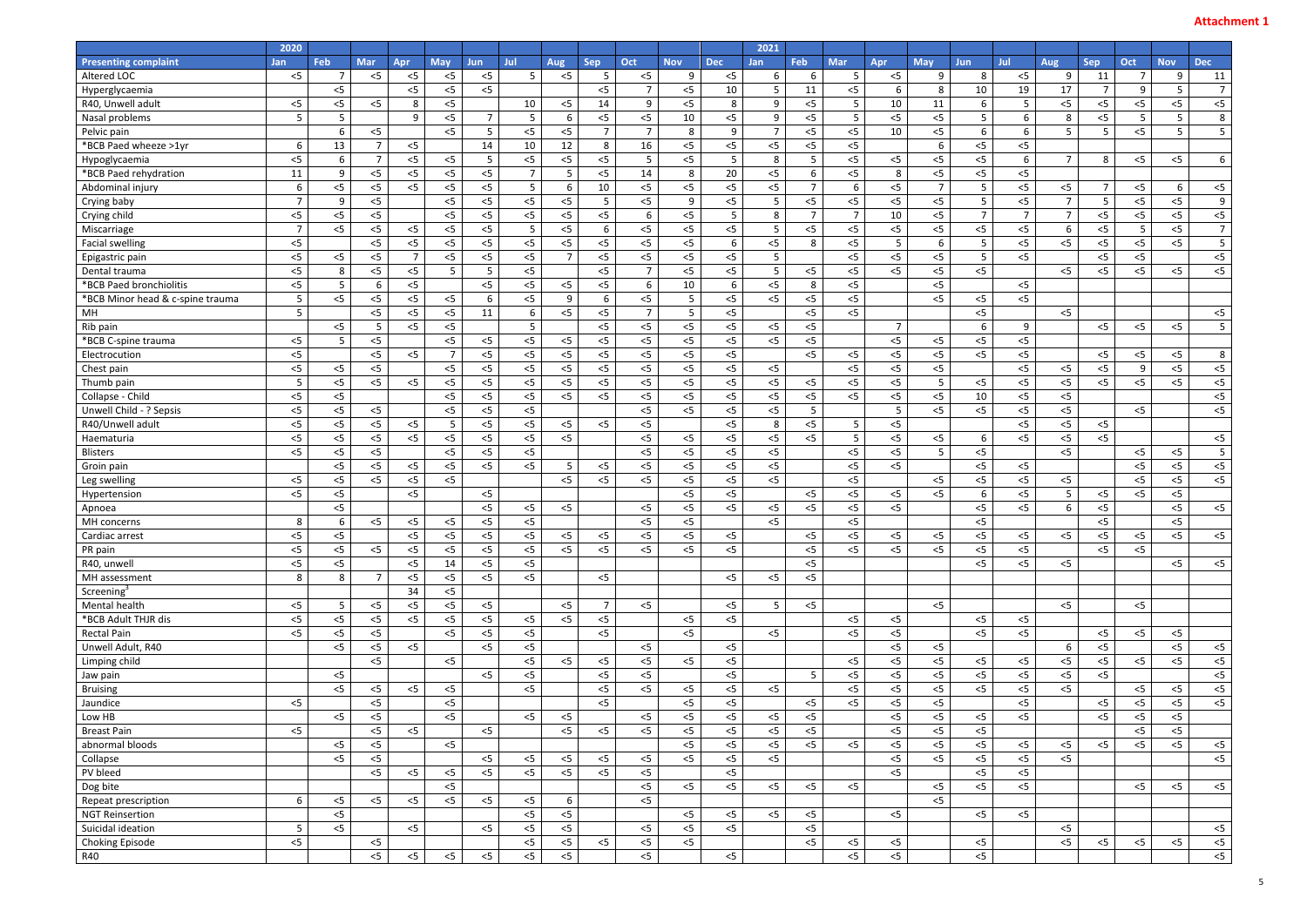|                                            | 2020              |                |                |                |            |            |                |       |                |                 |                |            | 2021           |                |                |                |            |                |                |                |            |       |            |                |
|--------------------------------------------|-------------------|----------------|----------------|----------------|------------|------------|----------------|-------|----------------|-----------------|----------------|------------|----------------|----------------|----------------|----------------|------------|----------------|----------------|----------------|------------|-------|------------|----------------|
| <b>Presenting complaint</b>                | Jan               | Feb            | <b>Mar</b>     | Apr            | <b>May</b> | <b>Jun</b> | Jul            | Aug   | <b>Sep</b>     | Oct             | <b>Nov</b>     | <b>Dec</b> | <b>Jan</b>     | Feb            | <b>Mar</b>     | <b>Apr</b>     | <b>May</b> | Jun.           | Jul            | Aug            | <b>Sep</b> | Oct   | <b>Nov</b> | <b>Dec</b>     |
| Syncope                                    |                   | $<$ 5          |                |                | 5          | $<$ 5      | $<$ 5          | $<$ 5 | $<$ 5          |                 |                |            |                | $<$ 5          | $<$ 5          | $<$ 5          |            | $<$ 5          | $<$ 5          |                | $<$ 5      | $<$ 5 |            | $<$ 5          |
| Pelvic Injury                              |                   |                |                |                |            |            |                | $<$ 5 | $<$ 5          | $<$ 5           |                | $<$ 5      | $<$ 5          | $<$ 5          | $<$ 5          | $<$ 5          |            | < 5            | $<$ 5          | $<$ 5          | $<$ 5      |       | $<$ 5      |                |
| *Trauma                                    | $<$ 5             | $<$ 5          | $< 5$          |                | $<$ 5      | $<$ 5      |                |       |                | $<$ 5           |                | $<$ 5      | $<$ 5          |                | $<$ 5          | $<$ 5          | $<$ 5      |                |                |                |            |       |            |                |
| Exposure to chemicals                      | $<$ 5             |                | $<$ 5          |                |            | $<$ 5      | $<$ 5          | $<$ 5 |                | $<$ 5           | $<$ 5          | $<$ 5      | $<$ 5          | $<$ 5          |                |                |            |                |                |                | $<$ 5      | $<$ 5 | $< 5$      | $<$ 5          |
| abnormal blood test                        |                   |                |                |                |            |            |                | $<$ 5 |                |                 | $<$ 5          |            |                | $< 5$          |                |                |            | $<$ 5          |                |                |            |       | 8          | $\overline{5}$ |
| MH Issues                                  | $<$ 5             | $<$ 5          |                |                | $<$ 5      | $<$ 5      | $<$ 5          |       | $<$ 5          | $<$ 5           | $<$ 5          |            |                | $< 5$          |                |                | $<$ 5      |                |                |                |            |       |            |                |
| Near drowning                              | $<$ 5             | $<$ 5          |                |                | $<$ 5      |            |                |       |                | $<$ 5           |                | $<$ 5      | $<$ 5          | 5              |                |                |            |                |                |                |            | $<$ 5 | $<$ 5      |                |
| prescription                               | $<$ 5             | $<$ 5          |                | $<$ 5          |            | $<$ 5      | $<$ 5          | $<$ 5 |                |                 | $<$ 5          | $< 5$      | $<$ 5          | $< 5$          | $<$ 5          |                | $<$ 5      | $<$ 5          |                |                |            |       |            | $<$ 5          |
| Irritable child                            |                   |                |                |                |            | $<$ 5      | $<$ 5          | $<$ 5 |                | $<$ 5           | $<$ 5          | $<$ 5      | $<$ 5          | $<$ 5          |                |                | $<$ 5      |                | $<$ 5          |                |            | $<$ 5 |            |                |
| self harm                                  | $<$ 5             | $<$ 5          |                | $<$ 5          | $<$ 5      | $<$ 5      |                |       | $<$ 5          | $<$ 5           |                |            | $<$ 5          |                | $<$ 5          |                |            |                | $<$ 5          |                |            |       | $<$ 5      | $<$ 5          |
| Abdo Pain                                  | $<$ 5             | $<$ 5          | $< 5$          | $<$ 5          | $< 5$      | $<$ 5      | $<$ 5          |       |                | $<$ 5           | $<$ 5          | $<$ 5      | $<$ 5          |                |                | $<$ 5          |            |                |                |                |            |       |            | $<$ 5          |
| Fever                                      | $<$ 5             | $<$ 5          | $<$ 5          |                | $<$ 5      | $<$ 5      |                | $<$ 5 |                | $<$ 5           | $<$ 5          | $<$ 5      | $<$ 5          |                |                |                |            |                |                |                |            |       |            | $<$ 5          |
| Palpitation                                | $<$ 5             |                |                |                |            | $<$ 5      | $<$ 5          | $<$ 5 |                |                 | $<$ 5          |            | $<$ 5          |                | $< 5$          |                |            |                |                | $<$ 5          | $<$ 5      | $<$ 5 |            | $<$ 5          |
| R40/ Unwell Adult                          | $<$ 5             | $<$ 5          | $< 5$          |                |            |            |                | $<$ 5 | $<$ 5          |                 |                | $<$ 5      | $<$ 5          |                |                | $<$ 5          |            |                |                |                |            |       |            |                |
| R40 Stroke                                 | $<$ 5             | $<$ 5          | $< 5$          | $<$ 5          |            | $<$ 5      | $<$ 5          |       |                | $<$ 5           | $<$ 5          | $<$ 5      |                |                |                |                |            |                | $<$ 5          |                |            |       |            |                |
| MH Issue                                   | $<$ 5             | $5^{\circ}$    | $<$ 5          | $<$ 5          | $<$ 5      | $<$ 5      |                |       | $<$ 5          |                 |                |            |                |                |                |                |            | $<$ 5          |                |                |            |       |            |                |
| Dressing change                            | 6                 | $<$ 5          |                | $<$ 5          |            | $<$ 5      |                | $<$ 5 | $<$ 5          | $<$ 5           | $<$ 5          |            |                | $<$ 5          | $<$ 5          | $<$ 5          |            |                |                |                |            |       |            |                |
| R40, Unwell adult                          |                   |                |                |                |            |            |                |       |                |                 |                |            |                |                |                |                | $<$ 5      | $<$ 5          | $<$ 5          |                | $<$ 5      | $<$ 5 | $< 5$      | $<$ 5          |
|                                            |                   |                | $<$ 5          |                |            |            |                |       |                |                 | $<$ 5          | $<$ 5      |                |                | $<$ 5          |                |            |                |                |                | $<$ 5      |       | 6          |                |
| Pre-syncope<br>Mental health concerns      |                   |                |                |                |            |            |                | $<$ 5 | $<$ 5          |                 |                |            |                |                | $<$ 5          |                |            |                |                |                |            |       |            |                |
| Abnormal blood results                     |                   | 6              |                |                |            |            |                |       |                | $<$ 5           |                |            |                |                |                |                |            |                |                |                |            |       |            |                |
|                                            |                   | $<$ 5          | $<$ 5          |                |            |            |                |       |                | $<$ 5           |                |            |                | $<$ 5          |                |                |            |                | $<$ 5          | $<$ 5          |            |       | $<$ 5      | $<$ 5          |
| R40, Shortness of breath                   | $<$ 5             |                |                | $<$ 5          | $<$ 5      |            | $<$ 5          |       |                | $<$ 5           | $<$ 5          |            |                | $< 5$          |                |                |            | $<$ 5          |                |                |            |       | < 5        |                |
| Unwell                                     | $<$ 5             |                | $<$ 5          |                | $<$ 5      |            |                | $<$ 5 |                |                 |                | $< 5$      |                |                |                | $<$ 5          |            | $<$ 5          |                |                | $<$ 5      | $<$ 5 |            |                |
| Cyanosis                                   |                   |                |                |                | $<$ 5      |            |                |       | $<$ 5          | $<$ 5           |                | $<$ 5      |                | $<$ 5          | $<$ 5          |                | $<$ 5      |                | $<$ 5          |                | $<$ 5      | $<$ 5 |            |                |
| R40 RTC                                    |                   | $<$ 5          | -5             |                |            |            |                |       |                | $<$ 5           | $<$ 5          |            |                |                |                | $<$ 5          | $<$ 5      |                |                |                | $<$ 5      |       |            |                |
| R40, Chest pain                            |                   |                |                | $<$ 5          | $<$ 5      |            | $<$ 5          |       | $<$ 5          |                 | $<$ 5          | $< 5$      |                |                | $<$ 5          | $<$ 5          |            |                | $<$ 5          | $<$ 5          |            |       | $<$ 5      |                |
| Urinary symptoms                           |                   |                | $<$ 5          |                |            |            | $<$ 5          | $<$ 5 | $<$ 5          | $<$ 5           |                | $< 5$      |                |                | $<$ 5          |                |            | $<$ 5          | $<$ 5          |                |            |       |            |                |
| PR bleed                                   |                   | $<$ 5          |                | $<$ 5          |            | $<$ 5      |                |       | $<$ 5<br>$<$ 5 | $<$ 5           | $<$ 5          |            |                | $<$ 5          |                |                | $<$ 5      |                | $<$ 5          | $<$ 5          |            |       |            |                |
| Stroke<br><b>R40 - RTC</b>                 | $<$ 5             |                |                | $<$ 5          |            | $<$ 5      | $<$ 5<br>$<$ 5 |       |                | $<$ 5           |                | $<$ 5      |                |                |                |                | $<$ 5      |                |                |                |            |       |            | $<$ 5          |
|                                            | $<$ 5<br>$<$ 5    |                |                | $<$ 5<br>$<$ 5 |            |            |                |       |                | $<$ 5           |                |            | $<$ 5          |                |                | $<$ 5<br>$<$ 5 | $<$ 5      |                | $<$ 5          |                |            |       |            |                |
| Trauma                                     |                   | $<$ 5          |                |                |            | $<$ 5      |                |       |                |                 |                | $< 5$      |                |                | $<$ 5          | $<$ 5          |            |                |                |                |            | $<$ 5 |            |                |
| Neck swelling                              |                   |                | $<$ 5<br>$<$ 5 |                | $<$ 5      | $<$ 5      |                |       | $<$ 5          |                 | $<$ 5          |            | $<$ 5          | $<$ 5          | $<$ 5          |                |            |                |                |                |            |       |            | $<$ 5          |
| <b>NGT Re-insertion</b><br>NGT replacement |                   |                | $<$ 5          |                |            |            |                |       |                | $<$ 5<br>$<$ 5  | $<$ 5          | $<$ 5      |                |                |                |                |            | $<$ 5<br>$<$ 5 | $<$ 5          |                |            |       |            |                |
| R40, Stroke                                |                   | $<$ 5          |                |                | $<$ 5      | $<$ 5      | $<$ 5<br>5     | $<$ 5 | $<$ 5          |                 | $<$ 5          |            | $<$ 5          | $<$ 5          |                |                |            |                | $\overline{5}$ | $<$ 5          |            | $<$ 5 |            | $<$ 5          |
| Situational crisis                         |                   |                |                |                |            |            |                |       |                |                 |                |            |                |                |                |                |            |                |                | $\overline{5}$ | 5          | $<$ 5 | $<$ 5      |                |
| Facial pain                                |                   |                |                |                |            | $<$ 5      | $<$ 5          | $<$ 5 |                | $<$ 5           | $<$ 5          | $<$ 5      |                | $<$ 5          |                | $<$ 5          |            |                | $<$ 5          |                |            | $<$ 5 |            |                |
| Stridor                                    | $<$ 5             | $<$ 5          | $<$ 5          |                |            |            |                |       |                |                 | $<$ 5          |            | $<$ 5          | $<$ 5          |                |                | $<$ 5      |                |                |                | $<$ 5      |       |            |                |
| Unconscious                                |                   |                |                |                |            |            |                | $<$ 5 |                | $<$ 5           | $<$ 5          | $<$ 5      |                | $<$ 5          | $<$ 5          |                | $<$ 5      |                |                | $<$ 5          |            |       |            | $<$ 5          |
| <b>Blood test</b>                          | $<$ 5             |                |                |                | $<$ 5      |            |                |       |                | $5\phantom{.0}$ |                |            |                |                |                |                |            |                | $<$ 5          |                |            |       |            |                |
| R40 Sepsis                                 |                   | $<$ 5          | $<$ 5          | $<$ 5          |            |            |                |       |                | $<$ 5           |                |            |                |                | $<$ 5          |                |            | $<$ 5          |                |                | $<$ 5      |       |            | $<$ 5          |
|                                            | $<$ 5             |                |                |                | $<$ 5      |            | $<$ 5          |       |                | $<$ 5           |                |            |                |                |                |                |            |                | $<$ 5          |                |            |       |            | < 5            |
| For blood test<br><b>Blocked IDC</b>       | $<$ 5             | $<$ 5          | $<$ 5          |                |            |            |                |       |                |                 | $<$ 5          |            |                | $<$ 5<br>$<$ 5 |                | $<$ 5          |            | $<$ 5          | $<$ 5          |                |            | $<$ 5 | $<$ 5      | < 5            |
|                                            |                   |                | $<$ 5          |                | $<$ 5      |            |                | $<$ 5 |                |                 |                | $<$ 5      | $<$ 5          |                |                | $<$ 5          | $<$ 5      | $<$ 5          |                |                | $<$ 5      |       |            | < 5            |
| Fall                                       |                   |                |                |                |            |            |                |       |                |                 | $<$ 5<br>$<$ 5 |            |                |                | $<$ 5          | $<$ 5          |            | $<$ 5          | $<$ 5          | $<$ 5          |            |       |            |                |
| Febrile, cough                             |                   |                |                |                |            | $<$ 5      |                |       | $<$ 5          | $<$ 5<br>$<$ 5  |                |            |                |                |                | $<$ 5          |            |                | $<$ 5          |                |            | $<$ 5 |            | < 5            |
| Foot swelling                              | $<$ 5             |                |                |                | $<$ 5      | $<$ 5      | $<$ 5          | $<$ 5 |                |                 |                |            | $<$ 5<br>$<$ 5 |                |                |                |            | $<$ 5          |                | $<$ 5          | $<$ 5      |       | $<$ 5      | $\leq$         |
| R40, Sepsis                                | $<$ 5             | $<$ 5          |                | $<$ 5          |            |            |                |       |                |                 |                |            |                | $<$ 5          | $<$ 5          | $<$ 5          | $<$ 5      | $<$ 5          |                |                |            | $<$ 5 |            |                |
| ?TIA                                       |                   |                |                |                |            |            |                |       |                |                 |                |            |                |                |                |                |            |                |                |                |            |       |            |                |
| Overdose<br>Medical certificate            | $<$ 5             | $<$ 5<br>$<$ 5 | $<$ 5          | $<$ 5          |            |            |                | $<$ 5 | $<$ 5<br>$<$ 5 | $<$ 5           | $<$ 5          |            | $<$ 5          |                |                | $<$ 5          | $<$ 5      | $<$ 5<br>$<$ 5 |                |                |            | $<$ 5 | $<$ 5      | < 5            |
|                                            |                   |                |                |                |            |            |                |       |                |                 |                |            |                |                |                |                |            |                |                |                |            |       |            |                |
| Derranged bloods                           |                   |                |                |                |            |            |                |       |                | $<$ 5           |                | $<$ 5      | $<$ 5          |                | $<$ 5<br>$<$ 5 | $<$ 5          |            | $<$ 5          | $<$ 5<br>$<$ 5 | $<$ 5          |            |       |            |                |
| Dental pain                                | $<$ 5             |                |                | $<$ 5          |            |            |                | $<$ 5 | $<$ 5          |                 |                |            |                |                |                |                |            |                |                | $<$ 5          | $<$ 5      |       |            |                |
| Mastitis                                   | $<$ 5             | $<$ 5          |                | $<$ 5          |            |            | $< 5$          | $<$ 5 | $<$ 5          |                 |                |            | $<$ 5          |                |                |                |            | $<$ 5          |                |                |            |       |            |                |
| Facial numbness                            | $<$ 5             |                |                | $<$ 5          |            |            | $<$ 5          |       |                | $<$ 5           | $<$ 5          | $<$ 5      | $<$ 5          |                | $<$ 5          |                |            |                |                |                |            |       |            |                |
| Mouth ulcers                               | $<$ 5             | $<$ 5          |                |                |            |            |                |       |                | $<$ 5           | $<$ 5          |            |                |                |                |                |            |                |                |                |            |       | $<$ 5      |                |
| Anxiety                                    | $\overline{\leq}$ |                |                |                |            |            |                | $<$ 5 |                |                 |                | $< 5$      | $<$ 5          |                | $<$ 5          |                |            | $<$ 5          |                |                | $< 5$      |       |            | < 5            |
| Nasal injury                               |                   | $<$ 5          |                |                |            |            | $<$ 5          |       |                |                 |                |            |                |                | $<$ 5          |                | $<$ 5      | $<$ 5          | $<$ 5          | $<$ 5          |            |       |            | < 5            |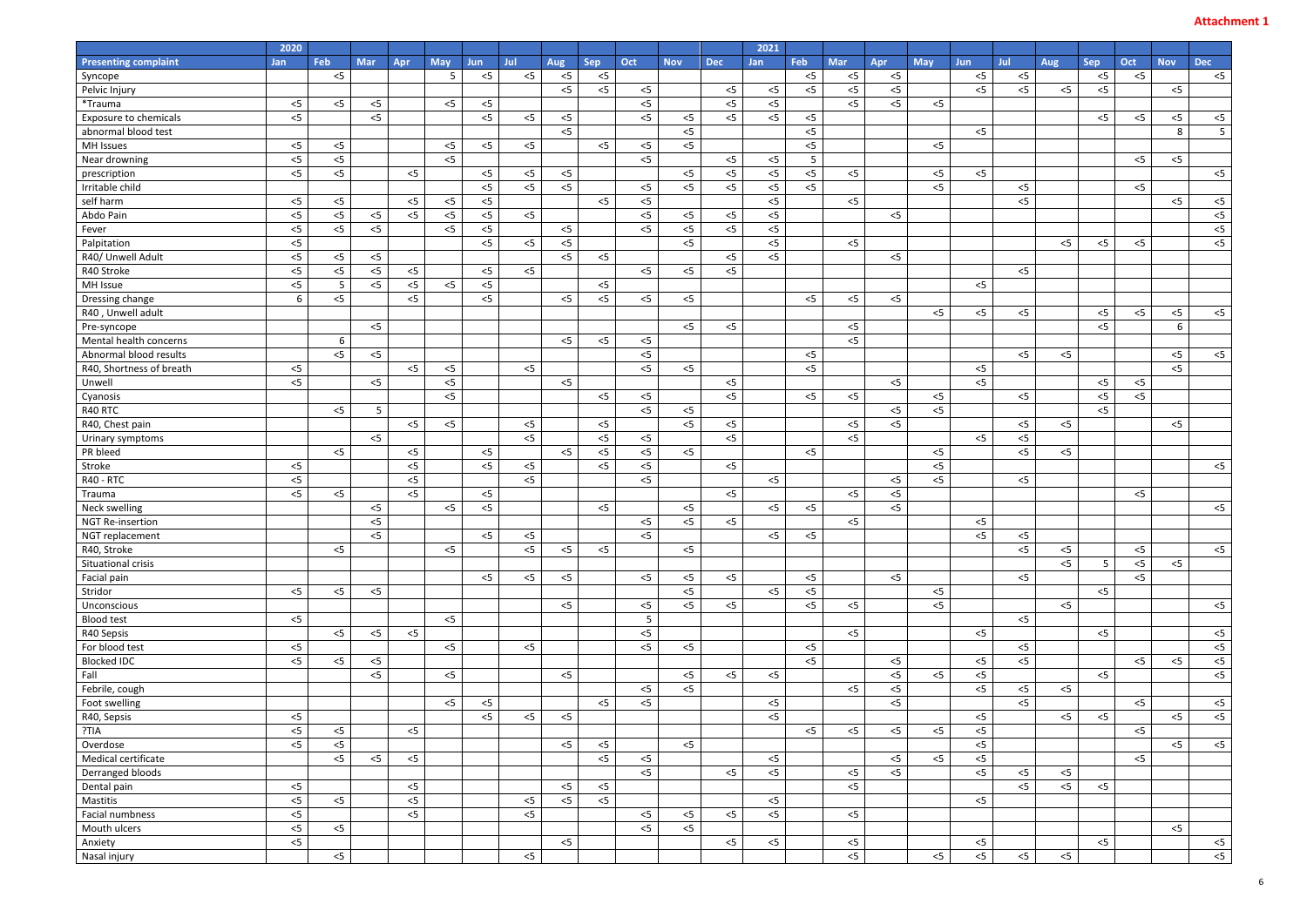| 2020                               |       |       |       |       |            |       |       |            |       |            |            | 2021       |       |       |       |            |            |                |                |            |       |            |                |
|------------------------------------|-------|-------|-------|-------|------------|-------|-------|------------|-------|------------|------------|------------|-------|-------|-------|------------|------------|----------------|----------------|------------|-------|------------|----------------|
| <b>Presenting complaint</b><br>Jan | Feb   | Mar   | Apr   | May   | <b>Jun</b> | Jul   | Aug   | <b>Sep</b> | Oct   | <b>Nov</b> | <b>Dec</b> | <b>Jan</b> | Feb   | Mar   | Apr   | <b>May</b> | <b>Jun</b> | Jul            | Aug            | <b>Sep</b> | Oct   | <b>Nov</b> | <b>Dec</b>     |
| Abnormal blood result              | $<$ 5 |       |       |       |            |       |       | $<$ 5      |       |            |            |            | $<$ 5 |       |       |            | $<$ 5      |                |                |            |       | $<$ 5      | $<$ 5          |
| R40 - Shortness of breath          | $<$ 5 | $<$ 5 |       |       |            |       |       |            | $<$ 5 | $<$ 5      | $<$ 5      | $<$ 5      |       |       |       | $<$ 5      |            | $<$ 5          |                |            |       | $<$ 5      | < 5            |
| Skin problems                      |       | $<$ 5 | $<$ 5 | $<$ 5 |            |       |       |            | $<$ 5 | $<$ 5      |            | $<$ 5      | $<$ 5 |       |       |            |            |                |                |            | $<$ 5 | $<$ 5      |                |
| OD                                 | $<$ 5 | $<$ 5 |       |       |            |       |       |            |       |            |            |            | $<$ 5 |       | $<$ 5 | $<$ 5      |            | $<$ 5          |                |            |       |            |                |
| Spinal injury                      |       |       |       | $<$ 5 |            |       |       |            | $<$ 5 | $<$ 5      | $<$ 5      |            | $<$ 5 |       |       | $<$ 5      |            |                | $<$ 5          |            |       |            |                |
| Script                             |       |       |       | $<$ 5 | $<$ 5      |       |       |            |       |            | 5<         | $<$ 5      |       |       |       |            | $<$ 5      |                |                |            |       |            |                |
| $<$ 5<br>R40 - Sepsis              |       |       |       |       | $<$ 5      |       |       |            |       | $<$ 5      |            | $<$ 5      |       | $<$ 5 |       |            |            | $<$ 5          | $<$ 5          |            |       |            |                |
| $<$ 5<br>? Stroke, R40             | $<$ 5 |       |       |       |            |       | $<$ 5 | $<$ 5      |       | $<$ 5      |            |            | $<$ 5 |       |       |            | $<$ 5      | $<$ 5          |                |            |       |            |                |
| $<$ 5<br>Script request            |       |       |       |       |            |       | $<$ 5 |            |       |            |            |            |       |       |       | $<$ 5      | $<$ 5      | $<$ 5          |                |            | $<$ 5 |            |                |
| SOB<br>$<$ 5                       |       |       |       | $<$ 5 | $<$ 5      |       | $<$ 5 |            |       |            |            |            |       |       |       |            | $<$ 5      |                |                |            |       |            | $<$ 5          |
| Sepsis, R40                        |       |       | $<$ 5 | $<$ 5 | $<$ 5      |       |       |            |       |            |            |            |       | $<$ 5 |       |            | $<$ 5      |                |                | $< 5$      | $<$ 5 |            |                |
| $<$ 5<br>Abscess                   |       | $<$ 5 |       |       |            |       |       |            | $<$ 5 |            |            | $<$ 5      | $<$ 5 | $<$ 5 |       | $<$ 5      |            |                | $<$ 5          |            |       |            |                |
| Croup                              | $<$ 5 |       |       |       |            |       |       |            | $<$ 5 | $<$ 5      |            | $<$ 5      |       | $<$ 5 |       |            |            |                |                |            |       | $<$ 5      |                |
| Knocked out                        |       |       |       |       |            |       |       |            |       | $<$ 5      | $<$ 5      |            |       |       |       |            |            |                |                | $<$ 5      | $<$ 5 | $<$ 5      | $<$ 5          |
| Sucidal ideation<br>$<$ 5          |       |       | $<$ 5 | $<$ 5 |            | $< 5$ |       | $<$ 5      | $<$ 5 | $<$ 5      |            |            |       |       |       |            |            | $<$ 5          |                |            |       |            |                |
| Hematuria                          |       |       | $<$ 5 |       |            |       |       |            |       |            |            |            |       | $<$ 5 |       | $<$ 5      | $<$ 5      | $<$ 5          |                | $< 5$      |       |            |                |
| $<$ 5<br>Lethargy                  | $<$ 5 |       |       | $<$ 5 |            | $< 5$ |       |            |       |            | $<$ 5      |            |       |       | $<$ 5 |            |            |                |                | $<$ 5      | $<$ 5 |            |                |
| Sepsis R40                         | $<$ 5 |       |       |       |            | $<$ 5 |       |            |       | $<$ 5      |            |            |       | $<$ 5 | $<$ 5 |            |            |                |                |            |       |            |                |
| $<$ 5<br>For prescription          |       | $<$ 5 |       |       | $<$ 5      |       |       |            |       | $<$ 5      |            |            | $<$ 5 |       |       |            |            |                |                |            |       |            |                |
| <b>Blocked SPC</b>                 |       |       | $<$ 5 | $<$ 5 |            |       |       |            | $<$ 5 |            | $<$ 5      | $<$ 5      |       |       |       |            |            | $<$ 5          |                |            |       |            | $<$ 5          |
| R40, Fall                          |       | $<$ 5 | $<$ 5 | $<$ 5 |            | $<$ 5 |       |            |       |            |            | $<$ 5      |       |       | $<$ 5 |            |            | $\overline{5}$ |                |            |       |            |                |
| Haemorrhoids                       | $<$ 5 |       |       |       |            |       |       |            |       | $<$ 5      |            |            |       |       |       |            | $<$ 5      |                | $<$ 5          | $<$ 5      |       |            |                |
| ?DVT                               | 5<    |       | $<$ 5 |       |            |       |       |            |       |            | $<$ 5      | $<$ 5      |       | $<$ 5 |       |            | $< 5$      | $<$ 5          |                |            |       |            |                |
| R40 - Chest pain, other            |       |       |       |       | $<$ 5      |       |       | $<$ 5      |       | $<$ 5      |            | $<$ 5      |       | $<$ 5 | $<$ 5 |            |            |                |                |            |       |            |                |
| <b>DVT</b>                         |       |       |       | $<$ 5 |            |       |       |            | $<$ 5 |            |            | $<$ 5      |       | $<$ 5 | $<$ 5 |            | $<$ 5      |                |                |            |       |            |                |
| Agitation                          |       |       |       |       |            |       |       |            | $<$ 5 | $<$ 5      |            |            |       |       |       | $<$ 5      | $<$ 5      | $<$ 5          |                |            |       |            | $<$ 5          |
| $<$ 5<br>R40 sob                   | $<$ 5 | $<$ 5 | $<$ 5 | $<$ 5 |            |       |       |            |       |            |            |            |       |       |       |            |            |                |                |            |       |            |                |
| $<$ 5<br>?Stroke                   |       |       |       |       | $<$ 5      | $<$ 5 |       |            | $<$ 5 |            | $<$ 5      |            |       | $<$ 5 |       |            | $<$ 5      |                | $<$ 5          |            |       |            |                |
| Hyperemesis                        |       |       |       |       |            |       |       |            | $<$ 5 |            |            | $<$ 5      |       | $<$ 5 | $<$ 5 |            |            | $<$ 5          |                |            |       |            |                |
| <b>NULL</b>                        |       | $< 5$ | $<$ 5 |       |            |       |       |            |       |            | $<$ 5      |            |       |       | $<$ 5 |            |            |                |                |            | $<$ 5 |            | < 5            |
| $<$ 5<br>R40, RTC                  |       |       |       | $<$ 5 |            | $<$ 5 |       | $<$ 5      | $<$ 5 |            |            | $<$ 5      |       | $<$ 5 |       |            |            |                |                |            |       | $<$ 5      |                |
| Cough, fever                       |       |       |       |       |            | $<$ 5 |       |            |       |            |            |            |       |       | $<$ 5 |            | 5          |                | $\overline{5}$ |            |       |            |                |
| Laceration                         | $<$ 5 | $< 5$ |       |       |            |       |       |            | $<$ 5 |            |            | $<$ 5      |       | $<$ 5 |       |            | $< 5$      | $<$ 5          |                | $<$ 5      |       |            |                |
| Stroke, R40<br>$<$ 5               |       | $<$ 5 | $<$ 5 |       |            | $<$ 5 |       |            |       | $<$ 5      |            |            |       |       | $<$ 5 |            |            |                |                |            |       | $<$ 5      |                |
| R40 ?Stroke                        | $<$ 5 | $<$ 5 |       |       |            |       |       |            | $<$ 5 |            |            | $<$ 5      |       |       |       |            | $<$ 5      |                |                |            |       |            | $<$ 5          |
| Diarrhea                           |       |       | $<$ 5 | $<$ 5 |            | $<$ 5 |       | $<$ 5      | $<$ 5 | $<$ 5      |            | $<$ 5      |       |       |       |            |            |                |                |            |       |            |                |
| Urinary retention                  |       |       |       |       |            |       | $<$ 5 |            |       |            | $<$ 5      |            |       |       |       | $<$ 5      |            | $<$ 5          |                |            | $<$ 5 |            | $<$ 5          |
| Flu-like symptoms                  |       |       |       |       |            |       |       |            | $<$ 5 |            |            |            |       |       |       |            | $<$ 5      | $<$ 5          | $<$ 5          |            |       |            |                |
| Smoke inhalation                   |       |       |       |       |            |       | $<$ 5 |            |       |            |            |            | $<$ 5 |       |       |            |            | $<$ 5          |                |            |       |            | < 5            |
| Lower back pain                    |       |       |       |       | $<$ 5      |       |       |            |       |            |            |            |       |       |       |            |            |                |                |            |       |            | 6 <sup>1</sup> |
| NG reinsertion                     | $<$ 5 |       | $<$ 5 |       |            |       | $<$ 5 | $<$ 5      |       |            | $< 5$      |            |       |       |       |            |            |                | $<$ 5          |            |       |            |                |
| $<$ 5<br>PV spotting               |       | $<$ 5 |       | $<$ 5 | $<$ 5      |       |       |            |       | $<$ 5      |            |            |       |       |       |            | $<$ 5      |                |                |            |       |            |                |
| Anaemia                            | $<$ 5 | $<$ 5 | $<$ 5 | $<$ 5 |            |       |       |            |       |            |            |            | $<$ 5 |       |       |            |            |                |                | $< 5$      |       |            |                |
| R40 ?Sepsis                        |       | $<$ 5 |       |       |            |       |       |            |       |            | $<$ 5      |            |       |       |       |            |            | $<$ 5          |                |            |       |            | $<$ 5          |
| $<$ 5<br>Stroke R40                |       | $<$ 5 |       |       |            |       |       |            | $<$ 5 |            |            | $<$ 5      |       |       |       |            |            |                |                | $< 5$      |       | $<$ 5      |                |
| $<$ 5<br>PV bleed, abdominal pain  |       |       |       | $<$ 5 |            |       |       |            |       |            |            |            | $<$ 5 |       |       | $<$ 5      | $<$ 5      | $<$ 5          |                |            |       |            |                |
| $<$ 5<br>Sepsis                    |       |       | $<$ 5 |       | $<$ 5      |       |       |            |       |            |            |            |       |       | $<$ 5 |            |            | $<$ 5          |                | $< 5$      |       | $<$ 5      |                |
| NGT removed                        |       |       |       |       | $<$ 5      |       |       |            |       |            | $<$ 5      | $<$ 5      | $<$ 5 |       |       | $<$ 5      |            |                |                |            |       |            |                |
| Chest tightness                    |       |       |       |       |            | $<$ 5 |       |            |       | $<$ 5      |            |            |       |       |       |            |            | $<$ 5          |                | $<$ 5      |       | $<$ 5      |                |
| <b>NGT</b> insertion               | $<$ 5 | $<$ 5 |       | $<$ 5 |            | $<$ 5 |       |            |       | $<$ 5      |            |            |       |       |       |            |            |                |                |            |       |            | < 5            |
| R40 - Cardiac, other               |       |       |       |       |            |       | $<$ 5 |            |       | $<$ 5      |            | $<$ 5      |       | $<$ 5 |       |            | $<$ 5      |                |                |            | $<$ 5 |            |                |
| Ds and Vs                          |       |       |       |       |            |       |       |            |       |            |            |            |       |       |       |            | $<$ 5      | $<$ 5          |                |            |       |            |                |
| Dental problem                     |       | $<$ 5 |       |       |            |       | $<$ 5 |            |       |            |            | $<$ 5      | $<$ 5 |       |       |            |            |                | $<$ 5          |            |       | $<$ 5      |                |
|                                    |       | $<$ 5 |       |       |            |       | $<$ 5 |            |       |            |            |            |       |       |       |            |            |                |                |            |       |            |                |
| Stab wound                         |       |       | $<$ 5 | $<$ 5 |            |       |       |            | $<$ 5 |            |            |            |       |       |       |            | $<$ 5      |                |                |            |       |            |                |
| Suture removal<br>$<$ 5            |       |       | $<$ 5 |       |            |       | $<$ 5 |            | $<$ 5 |            | $<$ 5<br>5 | $<$ 5      |       |       |       |            |            |                |                |            |       |            |                |
| BP check                           |       |       |       |       |            |       |       |            |       |            |            | $<$ 5      | $<$ 5 |       |       |            |            | $<$ 5          | $<$ 5          |            |       |            |                |
| Leg ulcer                          |       |       |       |       | $<$ 5      | $<$ 5 |       |            |       |            |            |            | $<$ 5 |       | $<$ 5 |            |            |                |                |            | $<$ 5 |            | < 5            |